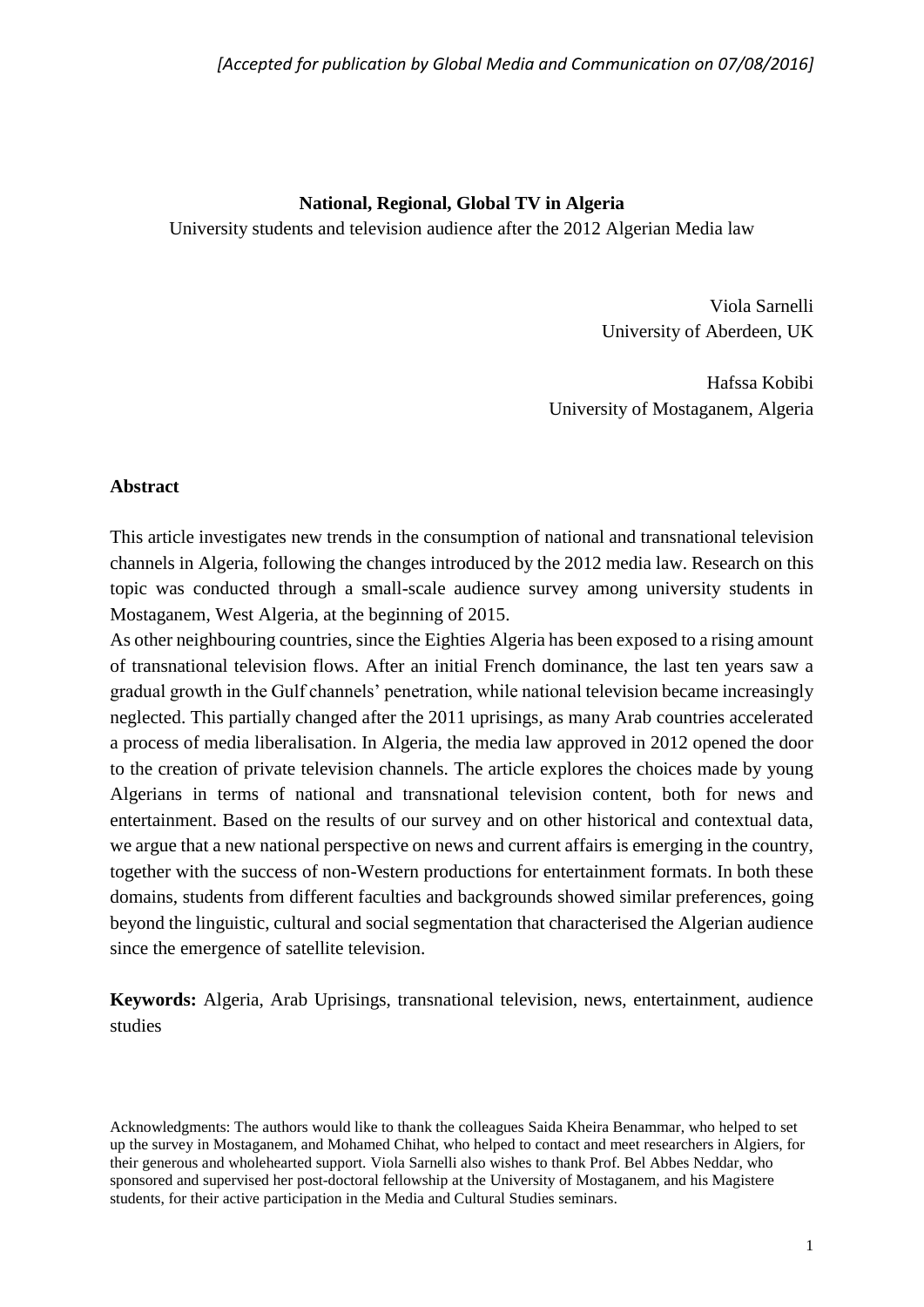## **I. Introduction: transnational, local and (new) national perspectives on the MENA region**

Since the beginning of the Nineties, Arab media studies have been mostly dedicated to exploring the growth of the pan-Arab broadcasters and the consolidation of their public across the MENA region (e.g. Sakr, 2001; Kraidy, 2002; Zayani, 2005; Lynch, 2007). Opposed to the national dimension, a global and, most importantly, a regional focus acquired increasing prominence, as some media outlets started to emerge as interfaces connecting local and diasporic communities (Sarnelli, 2014).

More recently, in parallel with, and as a consequence of, the political turmoil started in 2011, national media landscapes in the region started to regain attention. As Tourya Guaaybess argued, "The 2011 Arab Spring confirms the importance of an analysis of Arab media especially focusing on the national scale" (2013: 1). At the same time, as Christensen says, the new wave of protests confirmed "the multi-scale interconnectivities linking the local, national, regional and the transnational" (2013: 10). In the field of media and communication, as Guaaybess pointed out, theories such as that of Sinclair, Jacka and Cunningham (1996) with their "middle-range" approach, focusing on the regional rather than global broadcasting space, proved to be the most suitable to describe the media dynamics in the MENA region (Guaaybess, 2013: 4). In this model, some key actors emerge as intermediaries between the global and the national level: a role that in the region was covered for a long time by Egypt, in combination with other minor players such as Syria and Lebanon, and now has been taken by the Gulf countries (Qatar, the United Arab Emirates and Saudi Arabia) as unrivalled importers, distributors and producers of television content. These intermediaries can also reinforce the cultural influence of some global players, as in the case of the Saudi networks and their agreements with the main American companies (Hoyler and Watson, 2013; Yunis, 2014).

However, it is not only American audiovisual products that are mediated by Gulf giants such as MBC. Other television products, such as the Turkish dramas and Bollywood movies, have challenged and even surpassed their popularity among Arab audiences. Turkey is now the second largest exporter of TV series in the world after the United States, and is enjoying great success among Arab audiences (Yanardağoğlu and Karam, 2013; Özercan, 2015). The growth of Indian audiovisual exports on a global scale has also been the object of several studies (e.g. Rao, 2007; Desai 2013; Paul 2014). After the launch of the Indian-owned and Emirates-based Zee Aflam in 2008, today there are about 35 channels showing Bollywood content in Arabic in the MENA region (Thussu, 2013).

This shift in transnational audiovisual flows still has to be investigated in terms of its impact on audiences. In Arab media research, as noticed by Noha Mellor (2013: 202), "despite the technological advances of communication, the audience theories have been rather stable, constructing the audience as passive target of western communication propaganda". Similarly other scholars, such as Walter Armbrust, had previously concluded that the field of Arab media studies "is dominated by a form of technological determinism", with most investigations focusing on the impact of news, from television or the Internet (2012: 48). Analogous conclusions were also drawn by Marwan Kraidy (2009) on the tendency of recent scholarship to focus on a deterministic role of media rather than adopting a broader cultural perspective, when looking at how media content was received by audiences. Moreover, as shown by Mellor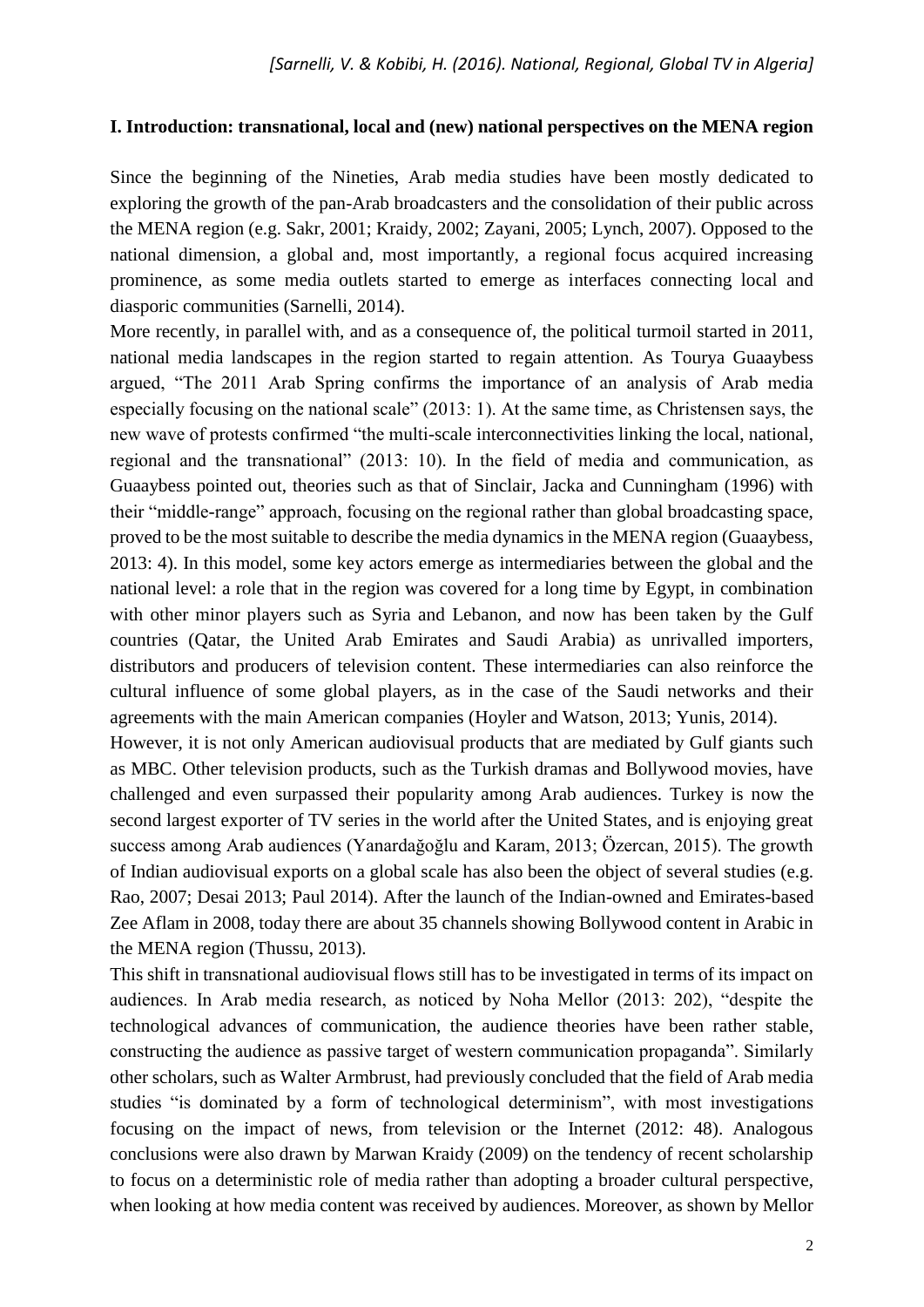(2013: 207), among the Arab media studies investigations developed since the beginning of the satellite era, only a small amount of studies adopted a qualitative approach. Among these few exceptions there is the ethnographic study conducted by Tarik Sabry on young Moroccans (2004; 2005), showing how long-term consumption of global Western media texts, combined with other factors, played a role in altering young Moroccans' structures of feeling (2005: 3). Another exception is the research realised in 2003 in Algeria by Ratiba Hadj-Moussa. Her study explored the advent of satellite television – "one of the most notable developments of the past 20 years in Algeria" (2003: 451) – and its consequences on the identity of Algerian society.

Since 2003, much has changed in the landscape of satellite television, in the region and in Algeria. One general phenomenon, as framed by Mellor, is that "Arab audiences seem to grow more attentive to their distinct local identities, despite the proliferation of pan-Arab transnational media" (2013: 212). Marwan Kraidi also defined the phenomenon as "a renaissance of national broadcasting" (2014: 18). In fact, particularly after 2011, a transformation of many national media systems has started (Guaaybess, 2013), and in Algeria affected mainly television news production and distribution. The new national channels that emerged after liberalisation rapidly gained a large audience, also thanks to the growing distrust towards the pan-Arab broadcasters. Among the young Algerians interviewed, many perceived Al Arabiya and especially Al Jazeera to be "too compromised", after the 2011 revolts, and distant from the interests of the Algerian population ("they hate us", in the words of a student of English at Mostaganem University). This article thus aims to investigate how these shifts in national and transnational TV production and distribution are received by the audience in Algeria, starting with a small-scale survey among university students, and suggesting the need for further research on these topics both in the country and in the MENA region.

Among the North African countries, Algeria is the one that received probably less attention after 2011. Still, from a political and strategic perspective, the country is a central player in trading and military relations with Europe and the US (Huber 2013: 1). In 2011, after an initial eruption of protests, the Algerian government rapidly announced the concession of moderate reforms, and the dissent disappeared from the streets. This result was probably contributed to by recent national history, and especially the long and bloody civil war – most Algerians call it instead "the terrorism" or "the black years" – which made the population willing to accept political and economic compromises in order to avoid new risks of violence. In 2014, a frequent comment among Algerians was "We already had the revolts like in Tunisia and Egypt. It was 1988, and then came the terrorism".

Four years after 2011, the country is still characterised by high youth unemployment, no alternatives to an economy heavily based on the oil and gas sector, and high levels of corruption. Most importantly, the succession of political power does not seem to rest on solid ground. To these social and political aspects have to be added the properties of a postcolonial state still characterised by linguistic, cultural and ethnic divides, which are also reflected in how television channels are regarded by the public. The article will retrace some of the key aspects of the development of the mass media in Algeria in order to explore how the national audience receives today regional and global media content, and how media consumption patterns changed following the 2012 media law.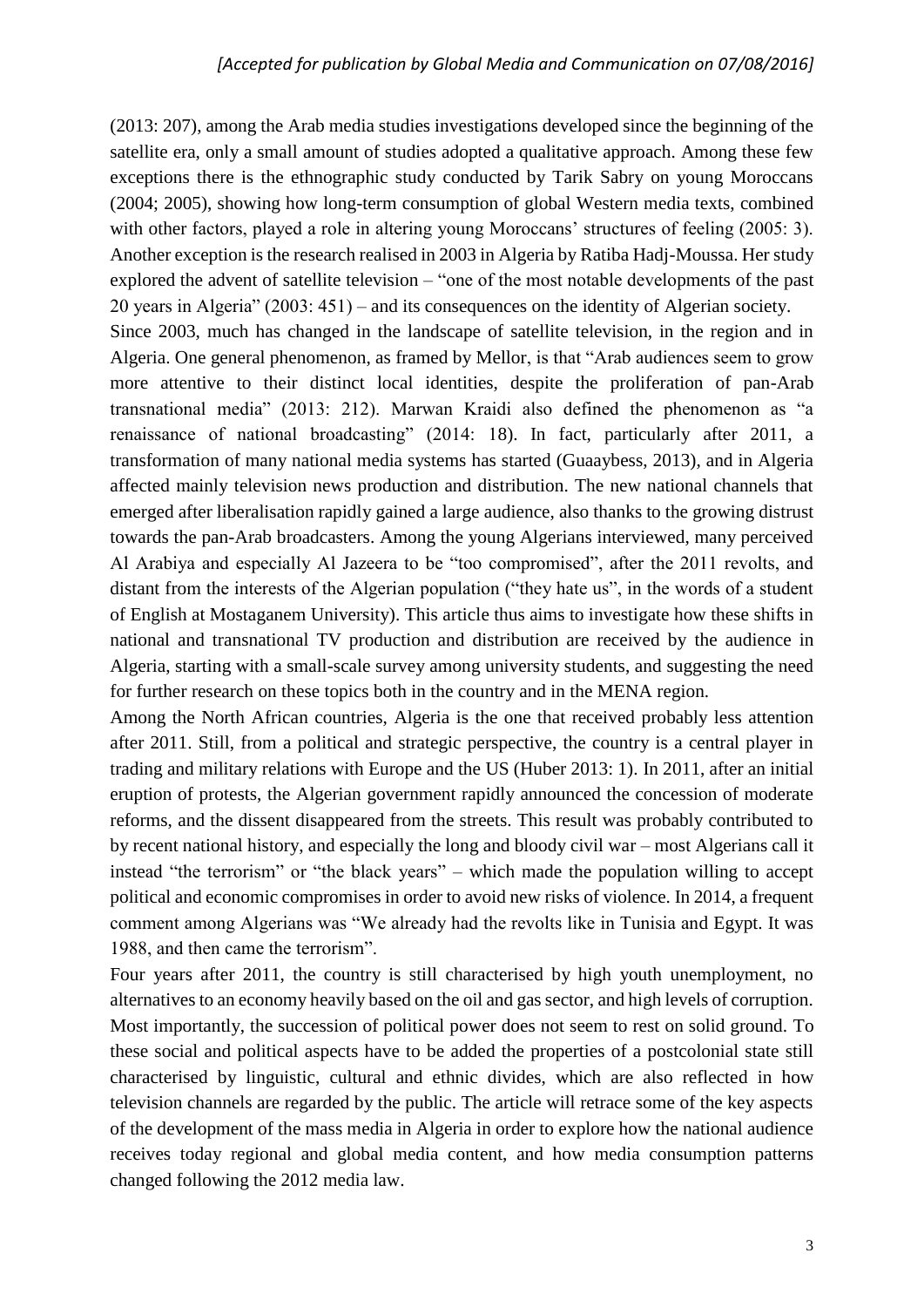## **II. Television in Algeria: from state TV to French and then Gulf waves**

Under the colonial occupation, before the liberation war started, television was in the hands of the colonisers and, as for radio before (Fanon, 1965), the new medium was completely alien to most Algerians, both as producers and as an audience (Djefafla 2012: 8). When the Évian Accords were signed in March 1962, after seven years of war, the agreement reached between France and the temporary Algerian government included the continuity of broadcasting. The name of "French radio and television" was kept until October 1962, when it became clearly incompatible with the new independent state, and the national army decided to occupy the radio and television stations to interrupt the transmissions from France (Belkhiri, 2014: 136). The first challenge for the newly created Radiodiffusion-télévision algérienne (RTA), in a country destroyed by the war and lacking many professional figures, was the continuation of the broadcasting service itself. Television started to transmit again in 1968, with the creation of the Radio and Television House in Constantine, covering mostly the Northern regions. In 1976, 95% of Algerian territory could receive, through terrestrial signal, the first Algerian channel (Ihdaden, 2002:108). Soon the new medium became the voice of the single national party, "Front de libération nationale" (FLN), while at the same time silencing the components not corresponding to the political, cultural and religious unity promoted by the government (Brahimi, 1989; Dris, 2012). In 1986 the state broadcasting service was renamed as "Entreprise National de Télévision" (ENTV), a name that has lasted until today.

After the huge wave of protests in 1988 violently exploded as an answer to political oppression and economic impoverishment, with Islamist organisations rapidly channelling the dissent in their favour, a first set of liberalisation steps followed. In the field of television, this resulted in a "haphazard deregulation": the state maintained a monopoly, but at the same time, since 3 April 1990, "the monopoly *de jure* has been rescinded, yet without explicit permission being granted for a network to operate autonomously" (Mostefaoui, 1995: 42).

Meanwhile, Algeria had entered the world of satellite television since the mid-eighties, following the launch of the first French satellite TDF1 in October 1985 (Bouali, 2005: 81). As described by Hadj-Moussa, satellite television was initially "an urban experience, limited to those intimately connected to the ruling class, and then progressively spread to include the comfortable middle class (...), finally reaching the lower classes and spreading across the whole of Algeria" (2003: 452). Such a widespread availability, which came to influence "the manner in which Algerians see, understand and interpret the world" (ibid.), was initially confined to the French channels.

By the middle of the 1990s, when the reception of the satellite channels had become a mass phenomenon, for most Algerians the choice between the old national television and the new charming foreign programmes was predictable. Here started what Daoud Djefafla (2012: 2) described as a true "discontinuity" between the state television and its national public, particularly reinforced by the unreliable news coverage of ENTV during the following civil war years. As for entertainment, national television relied almost only on imported programmes, instead of investing in local productions (Mostefaoui and Khelil, 2012: 26). Like in neighbour countries, and even more so, the lack of national competitors in Algeria resulted then in the uncontested expansion of the French satellite channels both for news and entertainment.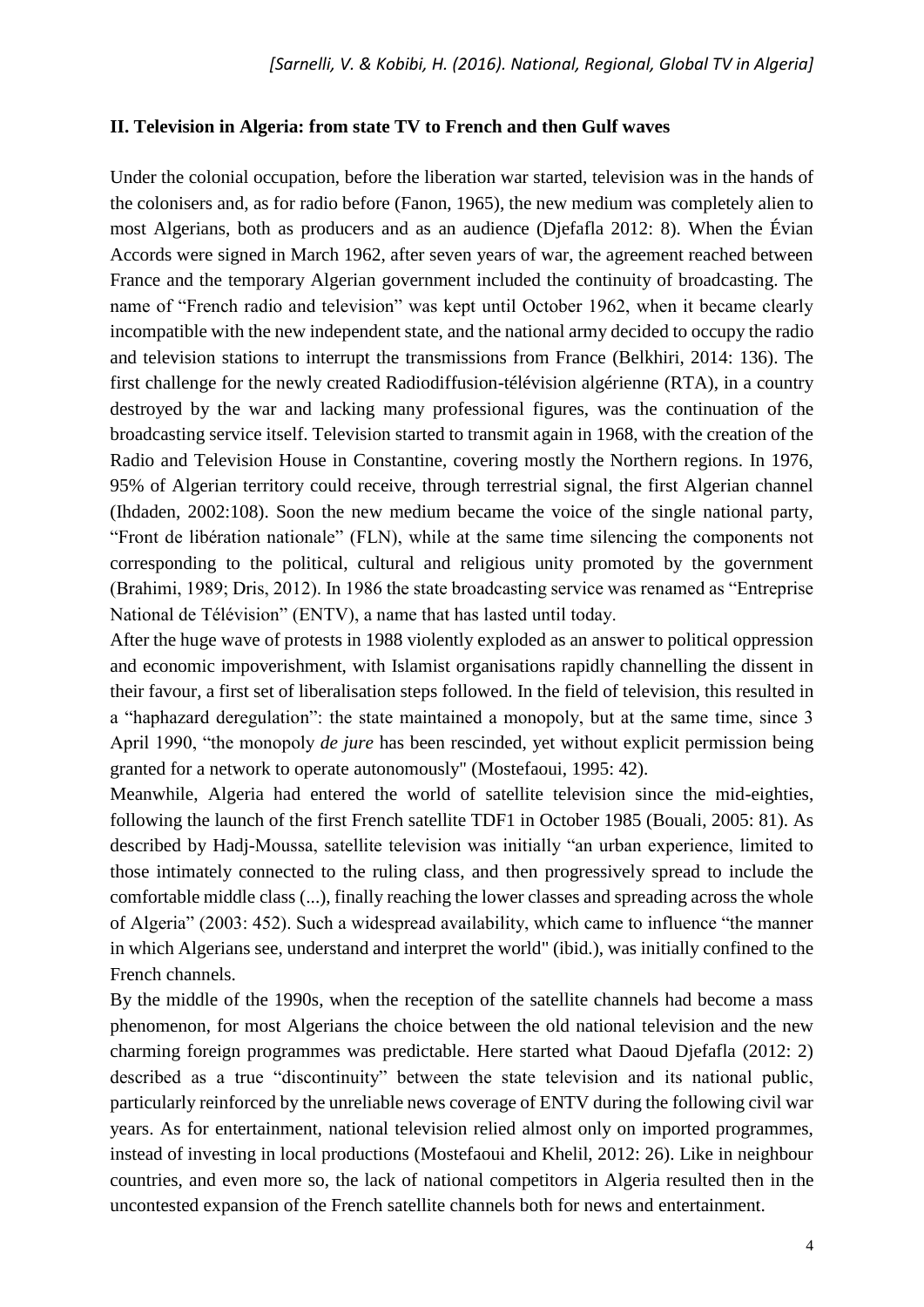As shown by Belkacem Mostefaoui (1995), the penetration of the French satellite waves in the Maghreb was not only tolerated but even encouraged by local governments, to revitalise national economies with foreign investments and to contrast with the growing Islamist influence. Still, for the public, their relationship with French channels was from the beginning one of ambivalence, between attraction and rejection, as a new form of the old conflictual relation (1995: 193).

In this context, Saudi-owned MBC - the fist Arab satellite private channel, broadcasting initially from London and then from Dubai - started to rise as an alternative to French channels. The network was seen positively also by Islamist groups, accusing Western programmes of corrupting Algerian morality (Medjahdi, 2005: 47-35). As observed by Hadj-Moussa (2003: 453), Islamists were not opposed to television itself: some groups rapidly understood that "satellite television introduced them... into the homes of Algerians". At the same time, Algerian authorities were also addressing the national public via foreign channels. In this sense, satellite television in Algeria became "like an interface between the various contenders on the political stage" (Hadj-Moussa, 2003: 460).

### **III. Television, language and culture in Algeria**

The expansion of French channels added a new level to the already existing linguistic stratification. One of the well known paradoxes of postcolonial Algeria in fact is that the number of French speakers increased notably more after independence than during the colonial occupation, thanks to the new government's efforts to combat illiteracy (Gaifati, 2002: 24). At the same time, soon after independence Algerian political leaders started to promote the use of Standard Arabic in place of French, as part of the new nation-building discourse, together with the emphasis on Islam as the state religion (Gafaiti, 2002: 29; Grandguillaume, 1995; Hadj-Moussa, 1996). Despite the policies favouring Arabic, economic and social prestige related to the use of French persisted in several key cultural and economic sectors. As Michael Willis argued: "The fact that it tended to be poorer, more rural Algerians that became Arabisants, whilst the wealthy, more urban groups stayed largely Francophone... also meant that the social and economic cleavages between the two groups widened." (1997: 51-52) This division, still relevant in contemporary Algeria as in other Maghrebi states, is also reflected and reproduced by different media consumption choices. As a university teacher of English explained: "My sister is a surgeon, and when she sees Lebanese or Syrian serials on TV she says 'I cannot understand a word', you know she always studied in French". On the other hand, a young high school teacher we met was encouraging her children to watch only cartoons dubbed in "proper Arabic", and complained that many people in Algeria cannot speak Standard Arabic (Mostaganem, February 2015). The contempt for Algerian Arabic, which despite being only an oral language is the only one really uniting the nation, is often combined with admiration for the 'high' language, Standard Arabic, and the acceptance of French; all kept together by the continuous 'code-switching' for which the Algerians are well-known (e.g. Coubet, 2013; Davies and Bentahila, 2008). Translated in television terms, as Mostefaoui observed, this brought about a gradual 'naturalisation' and integration of the French and Arab channels into Algerian culture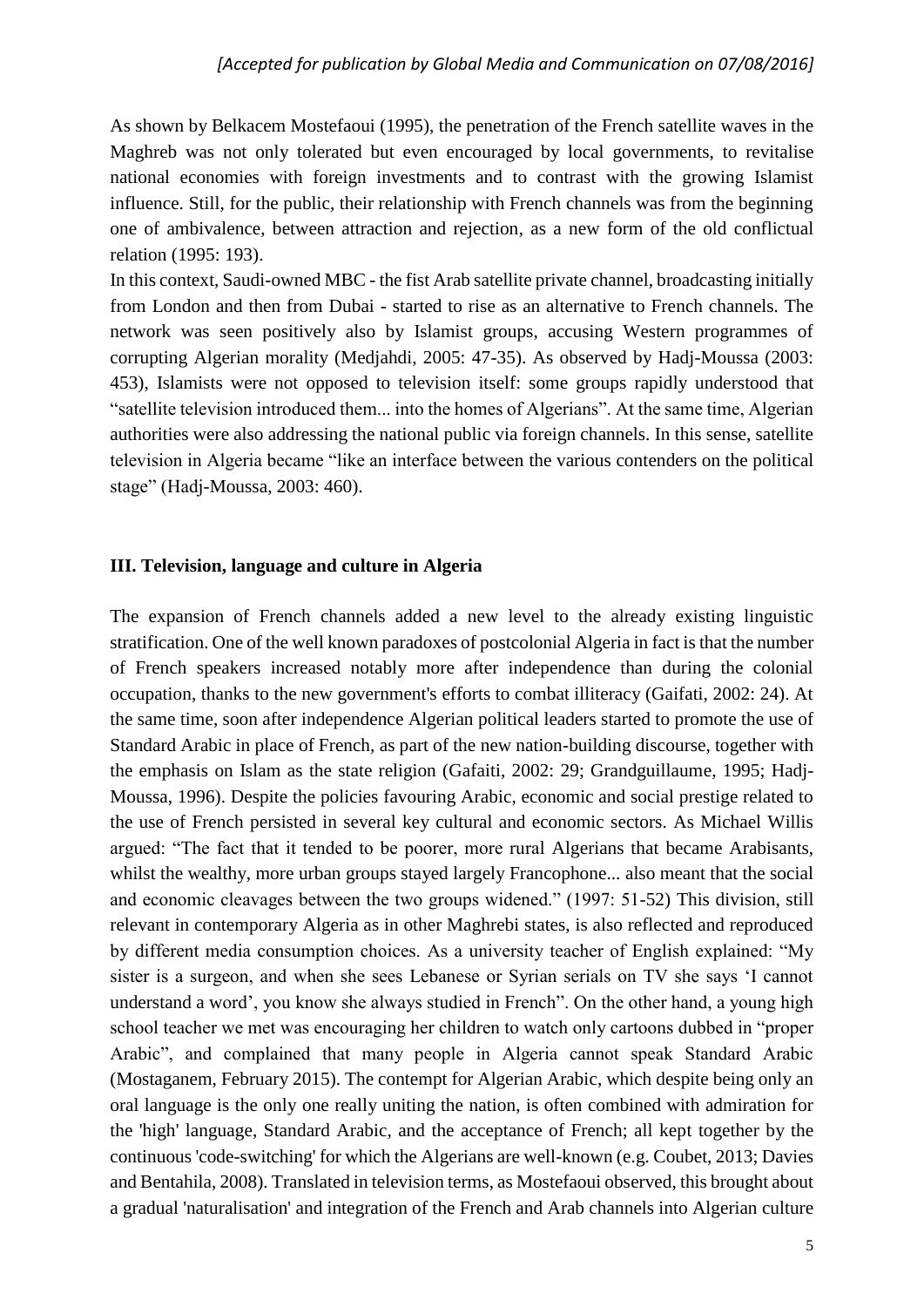(1995: 247). A more recent study by Miliani and Roubaï-Chorfi (2012) on the relation between linguistic variety and media practices in Algeria concluded that the Arabic language is strengthening its position in audiovisual communications while French, traditionally related to literary productions, tends to prevail in the Internet domain.To this picture also has to be added the other important segmentation in the country, that among different ethnic groups or "microsocieties" (Arabs, Chawias, Kabyles, Mozabites, Touaregs); as summarised by Ali Kessaissia, the result is that "all communities have their preferable satellite TV channels, programmes and languages" (2010: 5). This statement, although being of common sense for anybody observing the social and cultural variety of the country, still "remains fertile terrain of empirical inquiries" (Kessaissia 2010: 5). Our study couldn't cover the variety of cultural differences in the country, being limited to university students and to one city. However, in this contribution we tried to address at least partially the issue of the Arabophone/Francophone divide, to explore how much it is still relevant among the many parameters influencing media preferences today.

## **IV. Algeria's television landscape in the satellite era**

The most notable change in the television landscape in Algeria in the last fifteen years is the transition from a dominating French presence to the prevalence of Middle Eastern and Maghrebi channels in Arabic, as confirmed by several audience surveys (Ahcene-Djaballah 2015).Compared to the Nineties, it can be argued that a shift occurred also from a direct foreign influence model, made up of French content broadcast by French channels, to a mixed form. In this new configuration, in fact, it is mainly Turkish, Indian and American entertainment content that is on air, mediated by Gulf channels like MBC. In his work on the adaptation of global formats in the Middle East, Amos Thomas observed that while most media products tended to come from outside the region or from more liberal countries in the region such as Turkey, Lebanon, Syria or Egypt, on the other hand "media owners and advertisers come largely from the more culturally conservative countries in the oil-rich Gulf sub-region" (Thomas, 2009: 106). Within this regional balance, as Mostefaoui (2009) noticed, the Algerian government managed until 2011 to maintain a monopoly over national broadcasting and at the same time to 'externalise' its audience to foreign channels. By the end of 2010, satellite dishes were spread over 60 percent of households throughout the country, providing a variety of alternatives to the poor choice offered by state-owned channels (Anas, 2012).

It is important to note that, in comparison with other new and old media, television still holds a central place in Algeria. Looking at the most recent national statistics available on the use of leisure time in Algeria (ONS, 2012), it also emerges that there is still a big difference in family structures and in media consumption between urban and rural areas; that the literacy level of women in the country is finally and decisively rising for younger generations; that in their free time men spend definitely more time outside than women. The tendency noticed by Hadj-Moussa, that "satellite television facilitates the *retreat* of men towards the *interior* of domestic space" (2003: 456) can be relevant compared to the past; still, according to the 2012 state survey, women of all ages are spending most of their time at home, dedicating a large amount of time to domestic work and child care, and consuming more television than men. On the other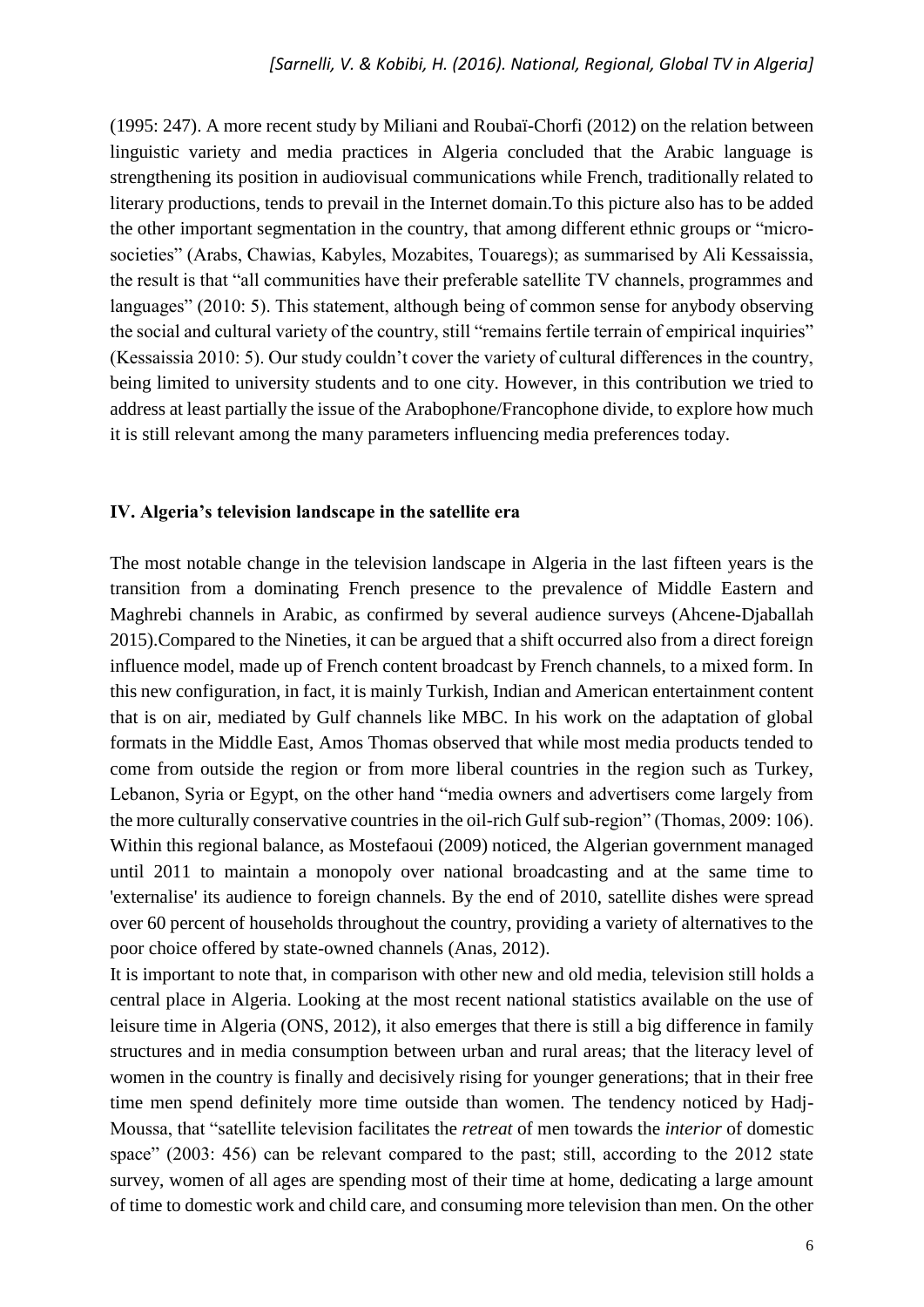hand, men are also more often surfing the Internet. Overall, the percentage of time dedicated to other activities (reading, sport, theatre) is almost non-existent for both men and women, also due to a limited number of opportunities, while television actively promotes a 'house culture' opposed to a 'going-out' culture (Boukrouh, 2011:65-66). In this respect, as argued by Mostefaoui and Khelil (2012: 6), television can still be defined as by far the main means of information and entertainment for Algerians.

## **V. After 2011: regional and national shifts**

In many countries of the Middle Eastern and North African region, a movement of media liberalisation started immediately after the 2011 revolts. As Guaaybess argued: "It appears that some rulers have been aware of the fact that the Arab Spring was a good opportunity to accelerate the liberalisation movement started years ago." (2013: 8). Interestingly, most of these movements tended to reinforce a local perspective in the media, encouraging national unity and cohesion.

Algeria had been until February 2011 under emergency rule, a hangover from the civil war years which obstructed any fundamental changes in the media sector (Anas 2012). Major protests in the country had started already in December 2010, in parallel with Tunisia. After a first wave of riots, easily appeased by the government's economic concessions, there followed another phase of more systematic political demands promoted by parties and social organisations (Volpi, 2013). In order to avoid an escalation of the protests, the government lifted the state of emergency on February 24. This move was soon balanced by the adoption of new 'antiterrorist' measures, but it still had a great symbolic importance in the political climate of the time. In April 2011, the government installed a constitutional commission in charge of reforms, and in September a new media law finally put an end to state monopoly over radio and television.

The new media law approved in September 2011, and promulgated in February 2012, came twenty-two years after the previous one. The 1990 law had resulted from the period of reforms which came after the 1988 uprisings in the country, and preceded the victory of the Islamist party in the first multi-party elections in 1991. It was then followed by the military coup and the long civil war between the state and the armed Islamic groups. The 1990 law had been a significant innovation in terms of media pluralism, allowing for the creation of new newspapers, strongly limiting the control of the ruling party, and promoting a more professional class of journalists (Dris, 2012: 308). Together with the new law came the creation of a new institution, the "Conseil supérieur de l'information" (CSI), acting as a filter between the State and the media sector, and the suppression of the Ministry of Communication. The following year, though, the ministry was re-established among the growing tensions preceding the coup, and the CSI gradually lost power until it ceased to exist in 1994, when the information sector was definitively put under the control of the military (Ferchiche, 2011).

The 2012 law was approved in a context characterised by completely different endogenous and exogenous factors. After his rise to power in 1999, Abdelaziz Bouteflika tried to do what most previous Algerian leaders couldn't achieve, that is, to reduce the influence of the army over political power, even if with ambiguous results (Sarnelli 2016). Under his rule, the country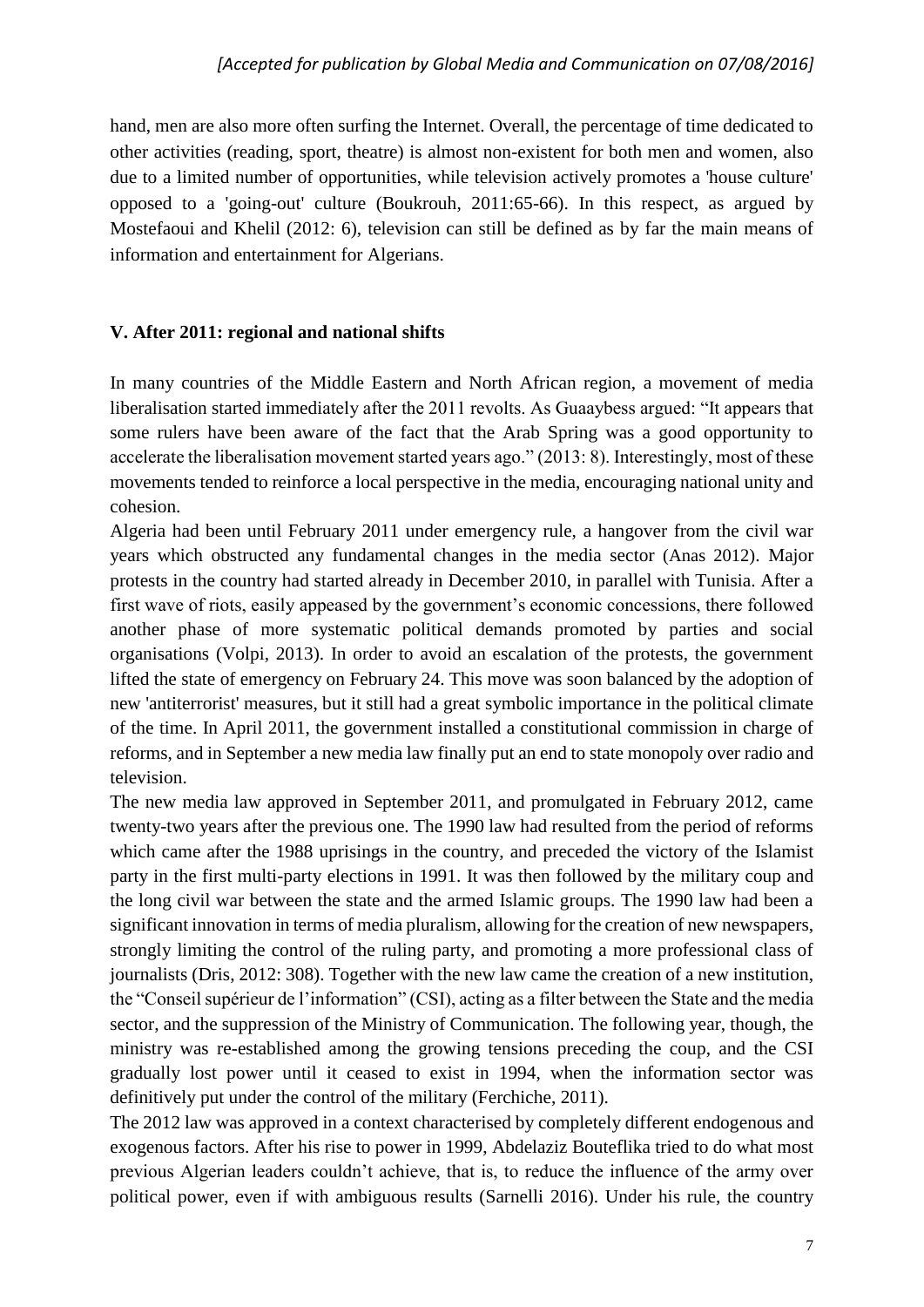started to overcome the tragedy of the civil war and found a new social and economic stability, based on oil revenues funding state investments in infrastructures, with the emergence of a new business class. Outside the country, the collapse of other authoritarian states undoubtedly urged the government to react fast and to approve a series of reforms. Together with Libya, Algeria was the only country in the Arab Maghreb not to have started a liberalisation of the audiovisual sector prior to 2011, despite several announcements made during the previous decade (Dris, 2012: 313).

Among the main innovations included in the new media law, article 4/10 states that information services in the country can be provided by the public sector, by political parties or associations, to private citizens subject to Algerian law and with capital owned by physical or legal bodies of Algerian nationality (JORA, 2012). Another important provision included in the 2012 law (article 84) is the abolition of the imprisonment of journalists for libel, an important step despite the persistence of several other obstacles limiting professional freedoms, such as the broad areas of "national security", "national economic interests", "national history" or the privacy of public figures (JORA, 2012). An important persistent restriction on the operating of private media, however, is the control the government still holds over advertisements, through the state-owned national agency for publishing and advertising (ANEP), with a de facto monopoly over that market (Miliani and Roubaï-Chorfi, 2012: 157). In sum, after 2011 the Algerian regime decided to liberalise the media sector, and to keep open access to the Internet, unlike other regimes in the region, knowing that total control over information is impossible, and that management of information resources relying on censorship often produces reactions opposite to what is desirable. Rather, by allowing the entry of new private players, and by hosting new media content on state and private media, the new management of information seems to work in a more subtle manner, in what could be defined as a "neo-authoritarian media order" (Dris, 2011: 304).

Among the new Algerian private channels created after the 2012 law there are news channels like Echouruk and Ennahar, funded by editorial groups; there are generalist channels like Al Djazairia, and channels targeting specific groups of audiences, like Samira TV, based on cooking programming and domestic activities, sponsored by the businesswoman Samira Bezouaya; Dzair TV, funded by the businessman Ali Haddad, is mostly dedicated to sport; and Al Adala, the first Algerian channel officially promoting a political party, or better a political figure, the Islamist Abdallah Djaballah.

Some of the new investors are therefore pre-existing media groups (El Watan, El Khabar); others industrial groups active in other fields (Mehri, Rabrab, Haddad, Rahim), conglomerates, single public figures or businesspersons (Miliani and Roubaï-Chorfi, 2012).

[Table 1: New Algerian channels and their sponsors]

Recent surveys conducted after the approval of the new media law revealed a fast rise in the popularity of the new private channels. According to Media Market Research, at the end of 2013 the most watched channel in Algeria was the news and current affairs channel Ennahar TV, with 27.3% of audience share. The second most popular one was Samira TV with its cooking programmes, with a share of 27.2%, while the other news channel Echouruk was following with 17.4%. In total, the audience of the new private channels, one year after their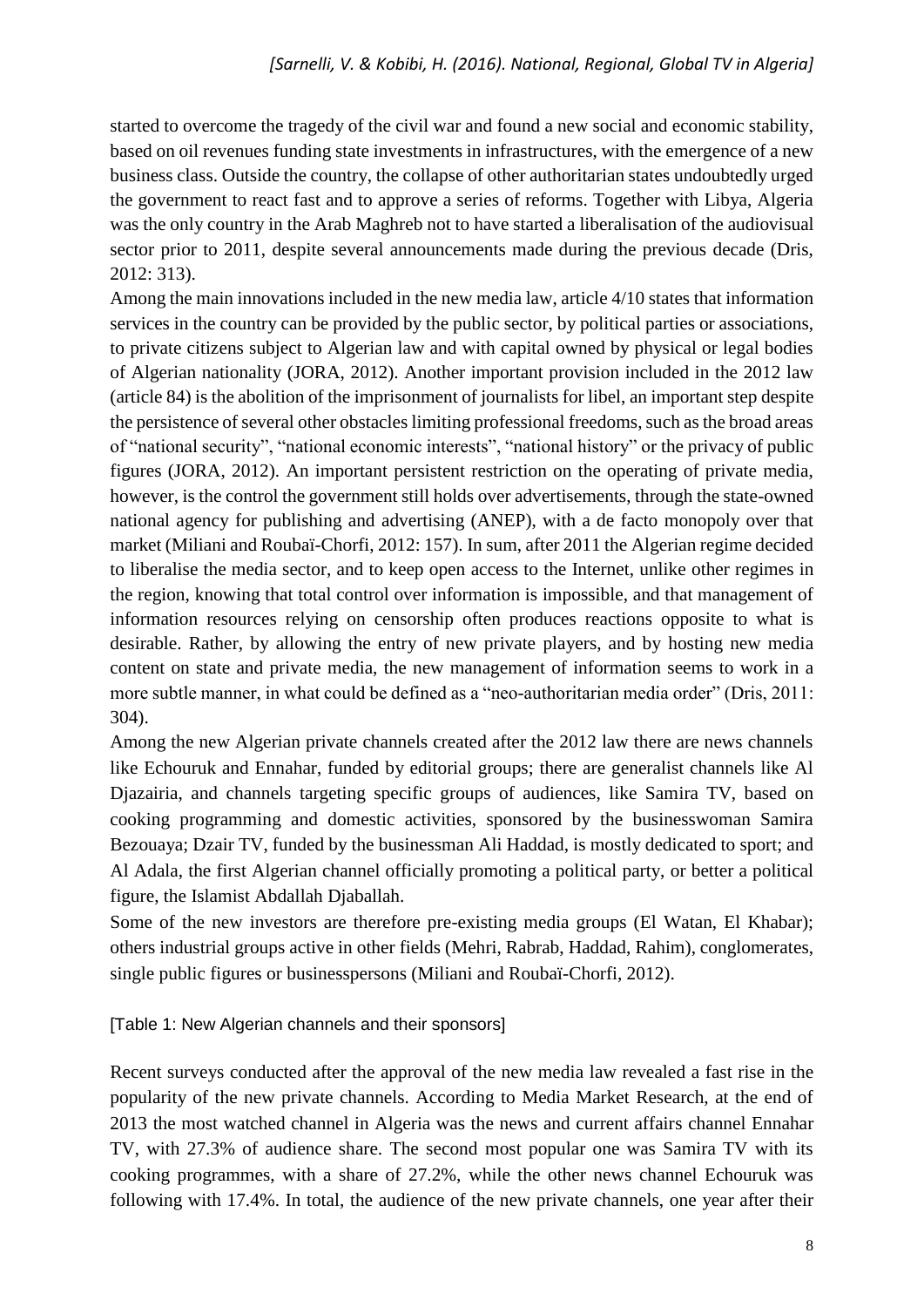launch, was already double that of the Algerian state channels. Still, none of the Algerian channels could reach the share of foreign giants like MBC: its channels, combined, were scoring more than 33% (MMR, 2013).

One year later, at the end of 2014, according to the Tunisian company Sigma Conseil, the most followed channel in Algeria was A3, the third state channel, with a share of 15.5%, closely followed by Ennahar (13.3%), Echuruk (13.1%) and by the Tunisian Nessma TV (10.2%). According to Sigma, these results showed "the reinforcement of the audiovisual identity of each of the Maghrebi countries, and confirm the disappearing of the French channels from the Maghrebi audiovisual field, after a long-lasting colonisation" (in Ahcene-Djaballah, 2014).

It is interesting to note that one of the consequences of the new law is the growing audience for one of the Algerian state channels, A3. The third public channel - after the institutional ENTV and the francophone Canal Algerie - was launched in 2001 and aimed at reaching an international Arabophone public via satellite. As for the other state channels, though, until 2011 A3 was able to reach a large public only when broadcasting big sports events or other extraordinary occurrences (Miliani and Roubaï-Chorfi, 2012). However, in parallel with the opening of the audiovisual market, the Algerian government decided to invest in the refurbishing of at least one of the state channels, and precisely the one offering essentially entertainment content (soaps, movies, talk-shows). A3 still relies mostly on low-quality national productions, but since 2011 it has been introducing more variety and modernised the style of some of its shows.

## **VI. The Mostaganem survey: young Algerians and television culture**

As Ali Kessaissia argued, in Algeria there is a need for "an alternative approach" to the study of audiences of global media, considering the "geographical and socio-techno-cultural local context with an emphasis on Algeria as an African, Arab, Muslim and especially a transitional country" (2010:1).

While at present there is a persistent lack of audience reception studies in Algeria, and there are also very few studies investigating the changing media environment after the 2012 media law, in such a moment of transition it would appear to be even more important to explore the preferences, motivations and attitudes of the new national public.

What follows is the outcome of a small audience survey conducted among university students in Mostaganem, West Algeria, between the end of 2014 and the beginning of 2015, based on questionnaires and interviews. Far from being representative of the whole Algerian population, this small survey is based on a "convenience sample" of students from different faculties.

We tried to combine the gathering of quantitative data through the questionnaires and qualitative data through group interviews. It has been argued that these methods would not be suitable for a country like Algeria, for a variety of factors, such as an absence of audience research records, lack of familiarity with data collection procedures (that could be confused with police investigations), plus traditional and electronic illiteracy (Kessaissia, 2010). However, the choice of the university environment allowed us to limit the impact of all these factors that could compromise survey results in other environments in the country. Our survey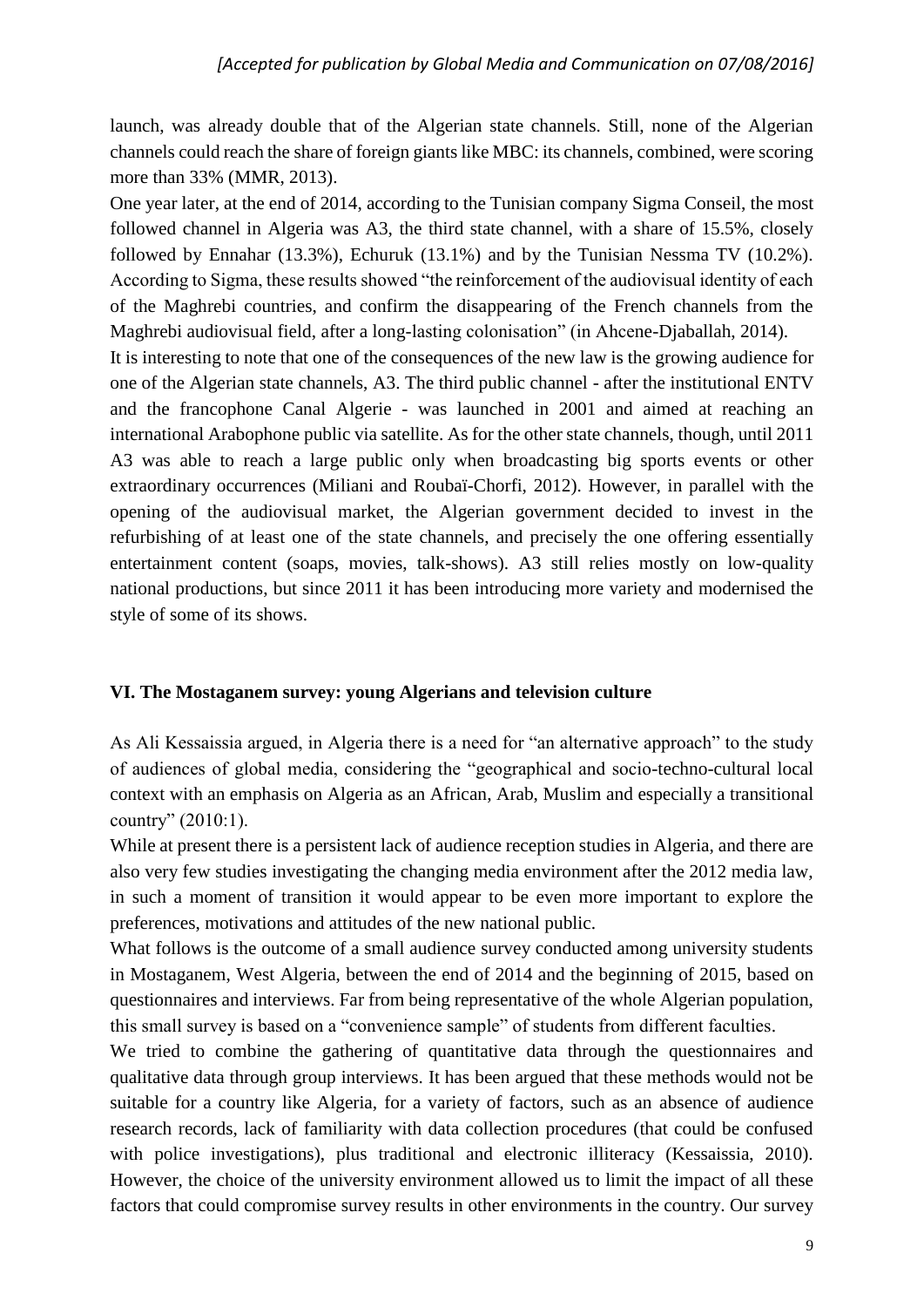was carried out more than two years after the approval of the new media law, in a time of relative political quiet, after the re-election of Abdelaziz Bouteflika in April 2014.

The choice of the university population in Mostaganem, where both authors were based at the time, was motivated by practical reasons: lack of funding to expand the survey in other cities, the opportunity to reach a large number of students during the academic semester, the chance to cover a reasonable geographic variety given that a number of students at the university came from other provinces in the North-West of the country. We included students from different faculties, and within each faculty a random course and class were chosen, having gained previous authorisation from the head of the faculty. The disproportion between female and male respondents to the questionnaires reflects the actual composition of courses, and is not too far from the last national statistics, which showed university female student numbers reaching 65% (Laaredj-Campbell, 2015). In the focus groups, though, we tried to control the gender composition, including whenever possible an equal amount of female and male students randomly selected within the same courses.

Given the limited scope of our research, we decided to not include in the questionnaire demographic variables such as socioeconomic condition, but to consider mainly gender differences, the official language used in the course of studies (Arabic or French), and to match these with the course of study and with individual preferences in terms of media consumption.

Despite the small dimension of the sample, the quantitative results of our survey were very close to the findings of the recent national surveys (e.g. Media Market Research 2013, Sigma 2014). This might be because of the university system in Algeria, where students' enrolment fees and other expenses (such as housing and meals) are all covered by the state, thereby encouraging access to university for students of all social and geographical origins.

Considering the historical and social preconditions of television consumption in the Algeria, our study was aimed at answering three main research questions:

1. Is the Arabophone/Francophone divide still significant for the new generations of television viewers in Algeria?

- 2. How do university students select national and international TV programmes?
- 3. Where are the new private channels placed among the preferences of young Algerians? Considering the historical audience fragmentation in the country, has a similar splintering of the audience continued following the creation of the post-2012 channels?

## **VII. The questionnaires**

The questionnaires, based on a combination of closed-ended and open-ended questions, were made up of two parts. The first part required the students to indicate some general information such as their gender, course and faculty, area of residence, and languages spoken. The second, most substantial part, asked students to indicate their preferences in terms of: favourite channels and favourite content; programmes they usually watched with their families and individually; languages in which their favourite formats were broadcast; watching television segments, movies and series on the Internet; favourite sources for news.

The questionnaires were distributed to 226 students in five faculties. One half of the students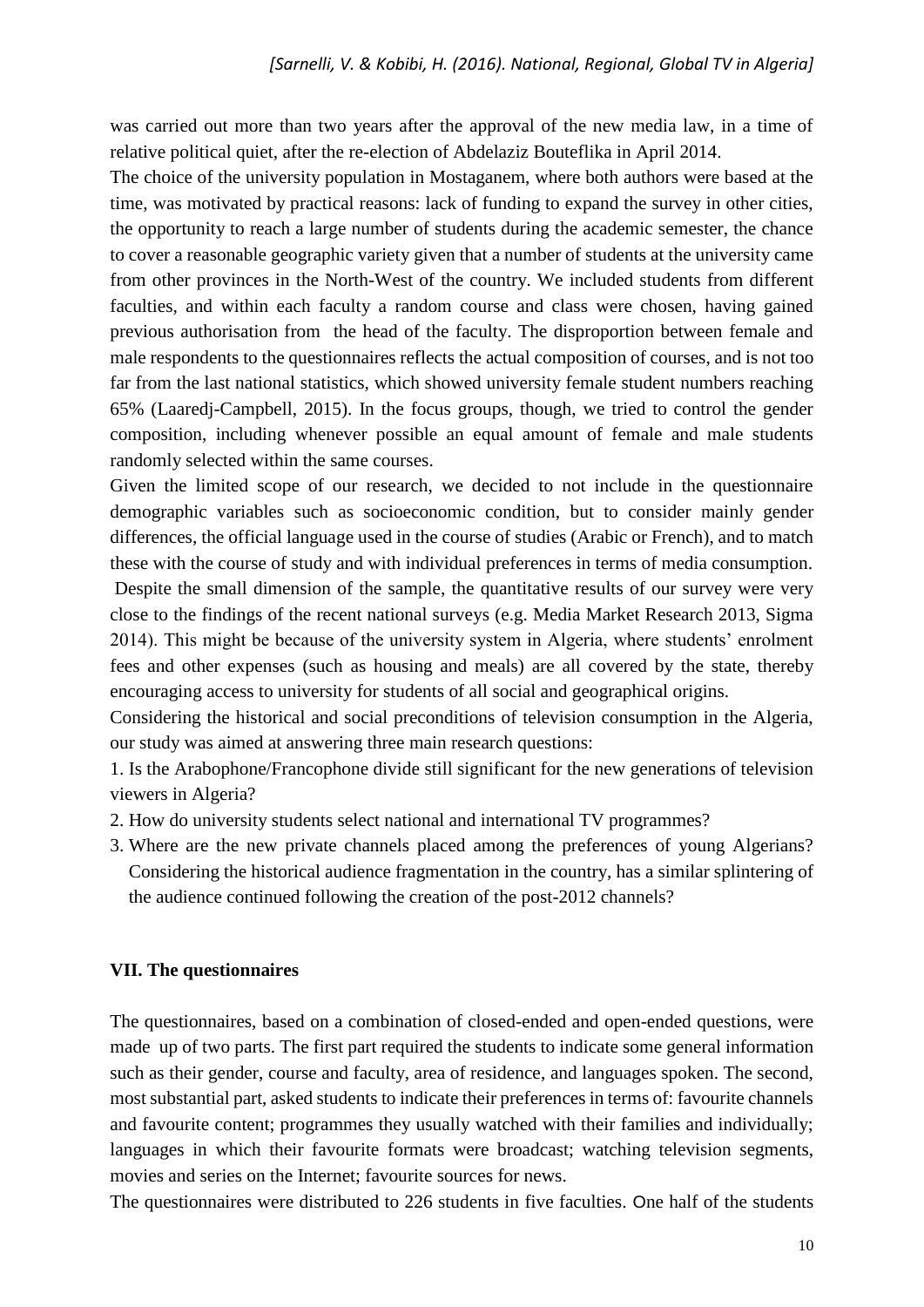declared themselves to be from Mostaganem and the surrounding area, the other half from other cities and villages in the North-West of Algeria.

[Table 2: Students age**,** faculty, gender]

Some of the questionnaires were distributed to the students in French (150) and others in Standard Arabic (76). This choice reflected the university system in Algeria, where in some faculties (the scientific and technological ones, plus foreign literature) the language used for teaching is French, while in others (the remaining humanities) it is Standard Arabic. While this division is not representative of the actual language competencies of the students in the two groups – many Algerian students are proficient both in Standard Arabic and French – we considered the university use of one language as one of the many variables that could influence their media consumption choices.

## **a. Favourite channels in the Arabophone and in the Francophone group**

The first visible difference among the two groups of students, corresponding to the "Francophone" and "Arabophone" faculties, is the position held by the French television channels (TF1, France24, M6, TV5) among the 20 most viewed channels. In the comparative chart, only one of these channels (TF1) appears in the "Arabophone" group. Other channels also have different positions in the list.

At the top of the list, though, in both cases, are the new private Algerian channels. Eshouruk and Ennahar were indicated among the first three channels, and in the Francophone group the first choice was even given to one of the state channels, Algérie3 (A3). Other new channels – KBC, El Djazairia, Samira TV – are also present in both groups, with different positions. Another important similarity between the two groups is the central space taken by the MBC channels and by other Gulf networks – Arabic versions of international channels, such as MTV and National Geographic, or pan-Arab entertainment channels (including sport).

The students' preferences seem to confirm new trends in television consumption in the MENA region, following the events of 2011: rising success of the new national private channels, especially the ones broadcasting news and current affairs, and consolidation of pan-Arab entertainment networks from Gulf countries. Interestingly, the pan-Arab news channels that dominated the previous decade (Al Jazeera, Al Arabiya) do not even appear among the first 20 most popular channels. While this kind of segmentation between national and international content has been documented in other world regions in the past (e.g. Chouliaraki, 1999; Curran, 2002; Clausen, 2004), in Algeria, as in some other MENA countries, it became more significant as the rise of new national and private channels focusing on local news significantly intensified after 2011 (Kraidy, 2014).

A significant exception in Algeria is the case of A3, one of the state channels, which appeared to be particularly successful among the students of the French-speaking faculties. This seems to indicate that the refurbishing of the channel started after 2011 was favourably received by the national audience, and allowed it to keep pace with the new private competitors.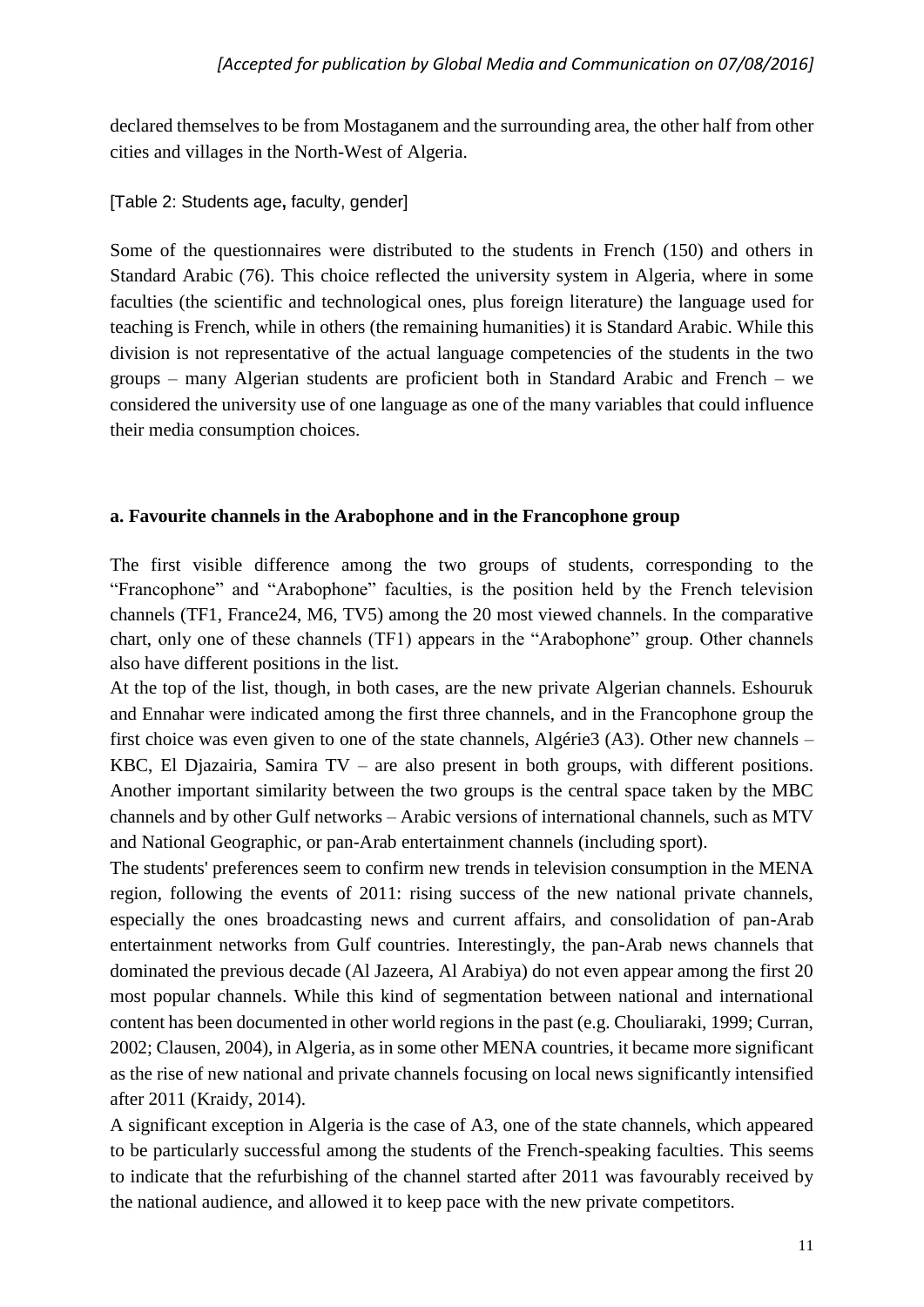Most importantly, the chart also suggests that, apart from a few differences, students from Arabophone and Francophone faculties are choosing the same channels, and are operating a similar selection in terms of new and entertainment content.

[Table 3: preferred channels for the Arabophone and Francophone group]

A recurrent factor highlighted by several studies in the Arab media field is the gender divide in television consumption, "amongst female consumers who are likely to follow entertainment genres, whilst men prefer the news genre" (Mellor, 2013: 209). The preferences indicated by the university students in Mostaganem partially confirm this difference, with more females choosing film and drama/entertainment series, along with music and dance programmes, and males indicating a preference for news and sport. However, this factor seems to be far less relevant compared to others. On the one hand, in fact, girls are also watching news, documentaries and other information programmes. On the other hand, boys are often not so much interested in news as they are in sport, and many of them said they also frequently watched movies. Most importantly, it was mainly the choices of the girls, who made up three quarters of the respondents, that determined the results of the chart (table 3) showing news channels like Echouruk and Ennahar as the most popular choice.

Overall, considering the preferences indicated by the students, the Algerian television landscape nowadays appears to be divided among different countries and languages, each of them dominating one sector. In the news sector, the persisting prestige of the French channels is noticeable, together with new or established Middle-Eastern and Maghrebi channels in Arabic. In the field of entertainment, Egyptian and Syrian dramas seem to have been definitely surpassed by dramas from Turkey, dubbed or subtitled in Lebanese or Syrian Arabic, combined with a minor presence of Korean, Indian and American series. As for movies, our survey confirmed the new dominance of Bollywood films, mostly dubbed in Gulf Arabic, along with American movies.

[Table 4: Most popular contents/languages]

# **b. Everyday (and) family television**

For several students, the choice of national or international channels seemed to be related also to the viewing setting, and to differences between collective and individual viewing.

When asked with whom they prefer watching television, most of the students indicated that the company they kept was not relevant (38.2% of the girls and 35% of the boys), but some said that they preferred to watch television with their families (22.4% of the girls and 16% of the boys). Among the programmes that were more appropriate to watch with their families, 30% of the girls and 37% of the boys indicated news and political programmes (others mentioned historical movies and series, comic programmes, sport, documentaries, social and religious programmes). The family viewing setting in Algeria in fact still seems to require a very careful content selection, as explained by some students in open-ended answers. "I watch with my family all that is compatible with the Algerian mentality," wrote a female student; another girl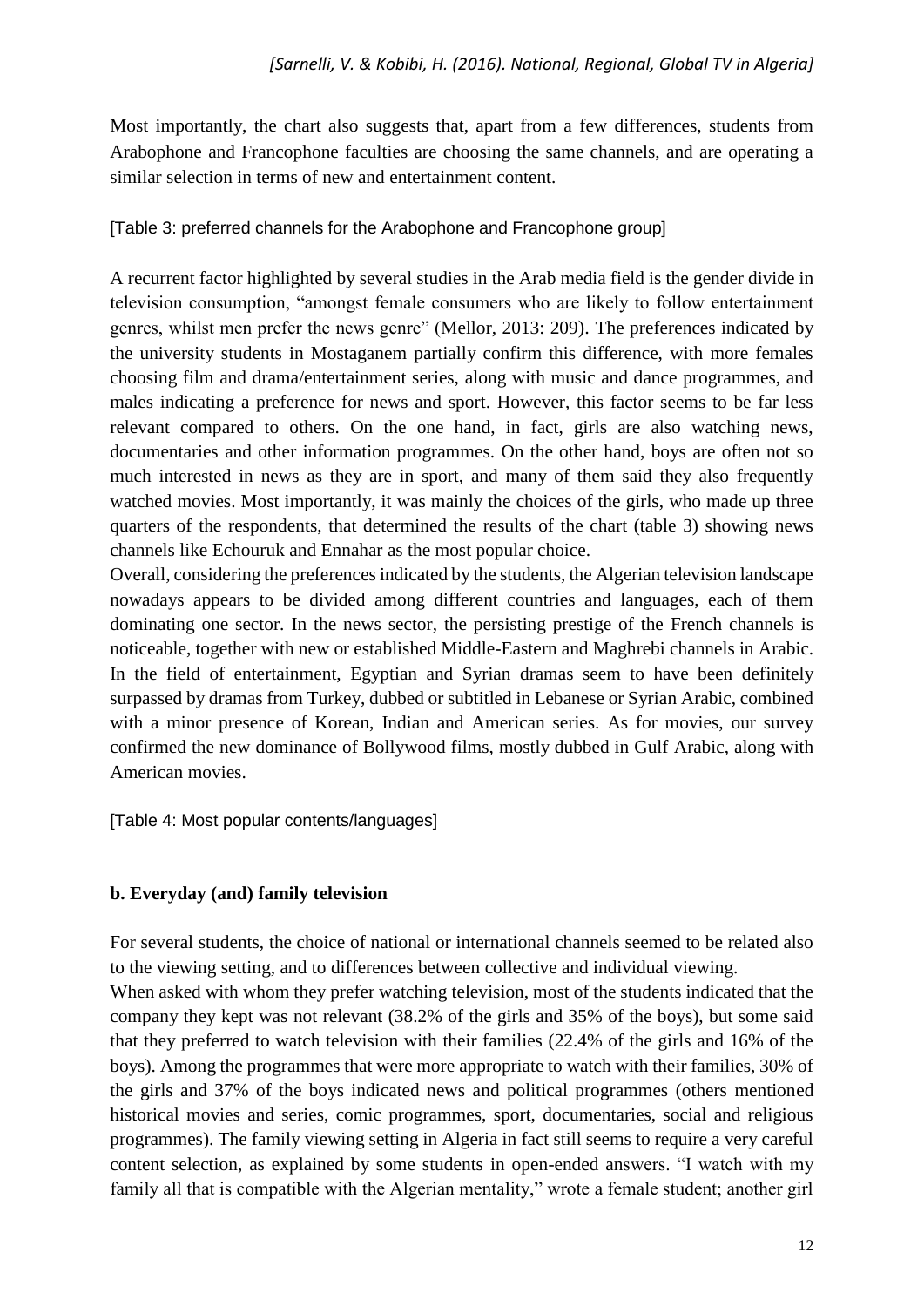added: "All that is in the circle of respectful and clean things to watch." Not everybody, though, seemed to be willing to accept this selection, particularly among the boys: "I never watch television with my family!", wrote one student. This reminds us of what Mostefaoui wrote in the early 90s about French television in the Maghreb, namely that it was being "acclimatised" by the north African public into family life, to reduce the perturbing character of some images (1995: 248). Ten years later, Hadj-Moussa described this process in a similar tone.

The common expression used to signify the installation of a satellite dish evokes the boundary between inside and outside. *Faire rentrer* (to bring in) is an implicit reference to the introduction of a foreign and alien body. This expression is never used in the context of national television. The 'entry' of satellite television requires a certain number of changes in the organisation of interior spaces in order to conform to "custom and tradition". (2003: 457)

Now that there are usually more than one television set in the family home, this "acclimatisation" of content often means having separate viewing spaces. 68% of the students said they had 2 or 3 television sets at home, 19% indicated they had more than 3 sets, and only 12.4% said there was one television set for all the family. As a result, a significant number of students indicated that they preferred to watch television alone or with friends (38% of the girls, 48% of the boys). As a boy bitterly commented during one group interview: "Now everyone has his own channel, each of us lives in his own fictional reality". A mature female student in another group also described this process in nostalgic terms. "When we were younger we were always together, family and neighbours, watching the only channel available, ENTV. Now everyone has his own interests and his own channel".

This division between the individual and the family watching, and most importantly between the content that is appropriate or not for family viewing, also tends to reflect the division between national and foreign channels. Given that the domain of the news and current affairs is the one that is more likely to be shared with the rest of the family, the focus of the new Algerian private channels on this domain contributed to reinforce such a division, while leaving the less traditional entertainment content to be viewed by the young Algerians away from their families.

# **VIII. The interviews**

Together with the questionnaires, we also conducted five focus groups, initially thought of as a way to expand some lines of enquiry emerging from the questionnaires. In the end, the focus groups, based on semi-structured discussions, tended to cover a wider range of topics. The discussions took place in university classrooms or common spaces, and involved five different groups, each made up of a minimum of six and a maximum of ten students, for a total of 41 participants. The discussions were recorded, transcribed, integrated with written field notes and thematically analysed. The students were enrolled in five university courses: Technical Sciences, Arabic, Psychology, French, English. Three groups' interviews were conducted in French, two in Arabic. During the discussions, though, the differences related to the field of study or to the language used didn't seem to have a significant influence on the selection of the topics and on the attitudes shown by the students. We will therefore present the issues recurring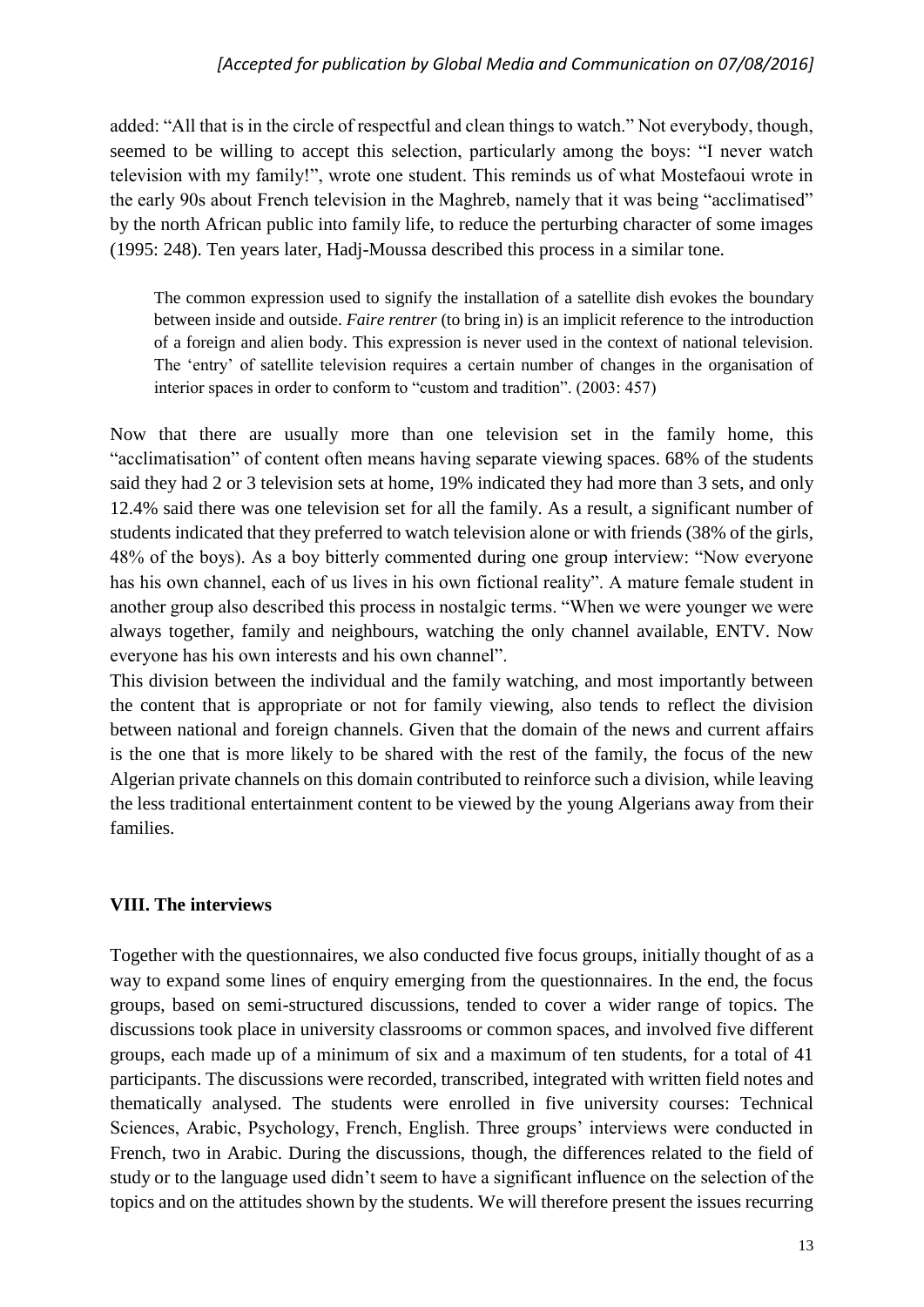in all the discussions, and highlight some differences when relevant.

Our main aim through the interviews was to investigate the preferences, attitudes and perceptions of young Algerians in terms of national and international channels, and the cultural models they associated with them. Similar themes have been previously explored by a long tradition of audience studies, informed by a debate between the approaches focusing on the 'effects' of media and those, developed since the 1980s, emphasising the space for individual and collective 'use' and 'interpretation'. Among the approaches contributing to the first strand there is "cultivation theory", which in the original version of Gerbener, Gross, Morgan and Signorelli was a study of "the independent contributions television viewing makes to viewer conceptions of social reality" (1994: 23). Generally speaking, cultivation research is motivated by a concern that television adversely affects its viewers (Cohen & Weimann 2000), and even considering the distinction between "light" and "heavy" viewers, it considers TV viewing mediating the effects of demographic variables on the perceptions of social reality (Morgan, and Shanahan, 2010). In the context of our study, though, the focus was rather on how viewers evaluated different television content and formats and how they associated them with different cultural models, given the vast offer of content and formats available from different countries. In this sense, we considered television being part of a broader cultural environment, in relation with other alternative or complementary social practices and shared values. This area of inquiry builds particularly on the tradition of British cultural studies (Morley, 1980; 1992; Curran and Morley 2005). However, audience research today requires a higher emphasis on the transnational dimension of television distribution and consumption. As Adrian Athique recently observed, "our knowledge of transnational audiences remains highly fragmented and lacks a common conceptual or comparative framework" (2014: 4). Within a broader global media environment, as André Jannson (1999) noticed, the concept of identity – in its "performative" and "affective' dimension (Hall 1990; Walkerdine and Blackman 2001) – constitutes one important link between the micro and the macro contexts of media consumption. Mass media's potential to create and nourish cultural communities has often been discussed in relation to already demarcated social groups; but since they have turned into international companies, today mass media do not only nourish geographically-determined "imagine communities" (Anderson 1983), they also contribute to the establishment of new, deterritorialized ones (Jannson 1999:19).

Leaving these bigger issues on the background, we tried to focus in the group interviews on some main questions, such as the most successful formats; the perception of 'external' cultural influences on Algerian identity; the perception of different cultural values related to some television products; the difference between local and foreign production; the preferred news sources.

#### **a. Formats**

The most popular entertainment format in all the groups was drama from Turkey, with the partial exception of students in the English group (where Turkish drama was less often mentioned). In particular, two series were mentioned in almost all group discussions: "Fariha" and "Hareem Elsoltan", two very different products – the first being a romantic story focused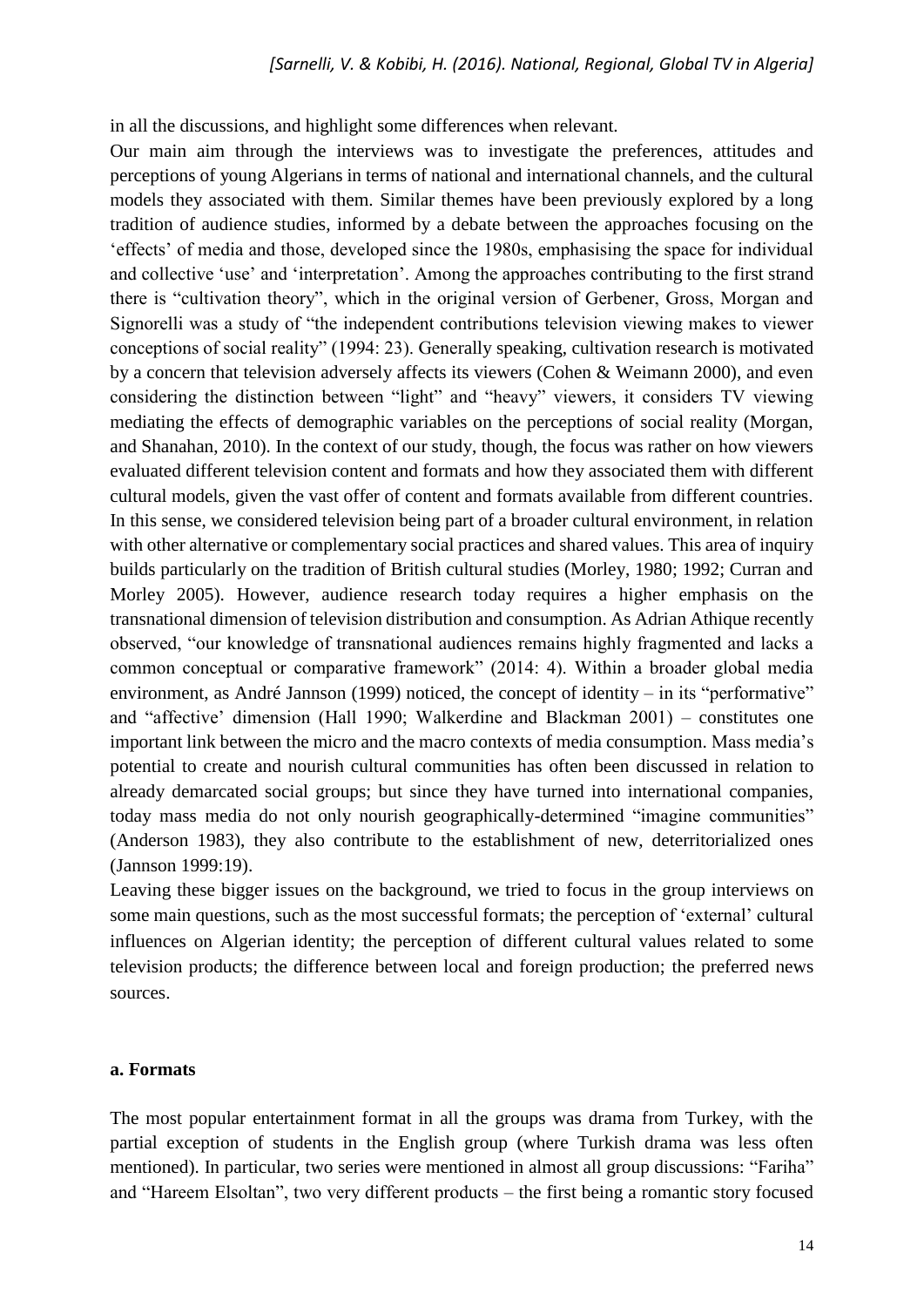on the overcoming of class divisions in contemporary Turkey, and the second a dive into the golden era of the Ottoman empire. These genres reflect two parallel strategies put into place by the Turkish drama industry, as argued by Kraidy and Al-Ghazzi (2013): whereas some dramas conjure up an accessible modernity, others employ a counter-hegemonic narrative that puts Middle Easterners in the role of heroes. In this second case, the stories are often based on the invocation of a glorious past as a justification for the influential role of Turkey in the present (Zayed, 2013). These series, appreciated by the students because of their style – "the acting, the set design, the details" – were also seen as the main reason behind the success of some pan-Arab channels. In the words of one male student: "The best channels are the ones in Arabic broadcasting foreign programmes, with great stories and good scenarios." While the sensational success for Turkish series in Arabic started in 2008 (with "Noor", in Turkish "Gümüs"), after 2011, as observed by Zayed (2013), the demand for Turkish drama has even increased in connection with the decreasing output from Cairo and Damascus.The notion of "Neo-Ottoman Cool" on which many Turkish series are relying, as observed by Kraidy and Al-Ghazzi (2013: 18), is actually a deeply ironic one, given that modern Arab countries were born precisely from the collapse of the Ottoman Empire. Despite this paradox, the Neo-Ottoman style is selling not only on television; in fact, it has a huge influence also on the textile industry, setting trends for female Muslim fashion and for male casual dressing in the region (Christensen 2013: 9). In 2015 Algeria, all city shops and markets were filled with "Made in Turkey" clothes, and even the "Made in China" jewellery was following the "Ottoman" patterns.

Other popular entertainment formats mentioned by all the students were Bollywood movies, Korean series, and American movies and series, the latter being particularly successful among the students of English. As for the Turkish series, the followers of the Korean and Indian productions seemed to be fascinated by the whole culture associated with them, including the language, the music and the fashion. The Korean series, whose popularity is already high in some Arab countries (Kim, 2013), seemed to be regarded by the boys, at least in public discussions, as "for girls only". The same label was also applied to Bollywood movies, even if in the (anonymous) questionnaires several boys included them among their favourite programmes.

Apart from the romantic stories secretly or openly appreciated by many young Algerians, the key to the success of Bollywood movies seems to lie in the fact that "Indian films speak to audiences in ways that Hollywood cannot", as a newspaper article already framed it fifteen years ago (Fueller, 2000). In many Arab countries, in fact, Indian family values are perceived as closer and more understandable, despite the huge differences with local culture, compared to American dysfunctional families and individualistic heroes. Moreover, most Bollywood films are already designed for family consumption. In this light, Indian movies are seen as an alternative to American movies in many Muslim countries, including Algeria (Thussu, 2014: 139).

Finally, the students of the language faculties (Arabic, French, English), while mostly agreeing with their peers on the above-mentioned series and movies, also referred to other television content, motivated by their specific cultural interests. Several Arabic students followed Syrian series "because of the refined plots and the good Arabic language used"; English students indicated British movies and series "for the accent"; and French students were often watching Francophone channels (France24, TV5).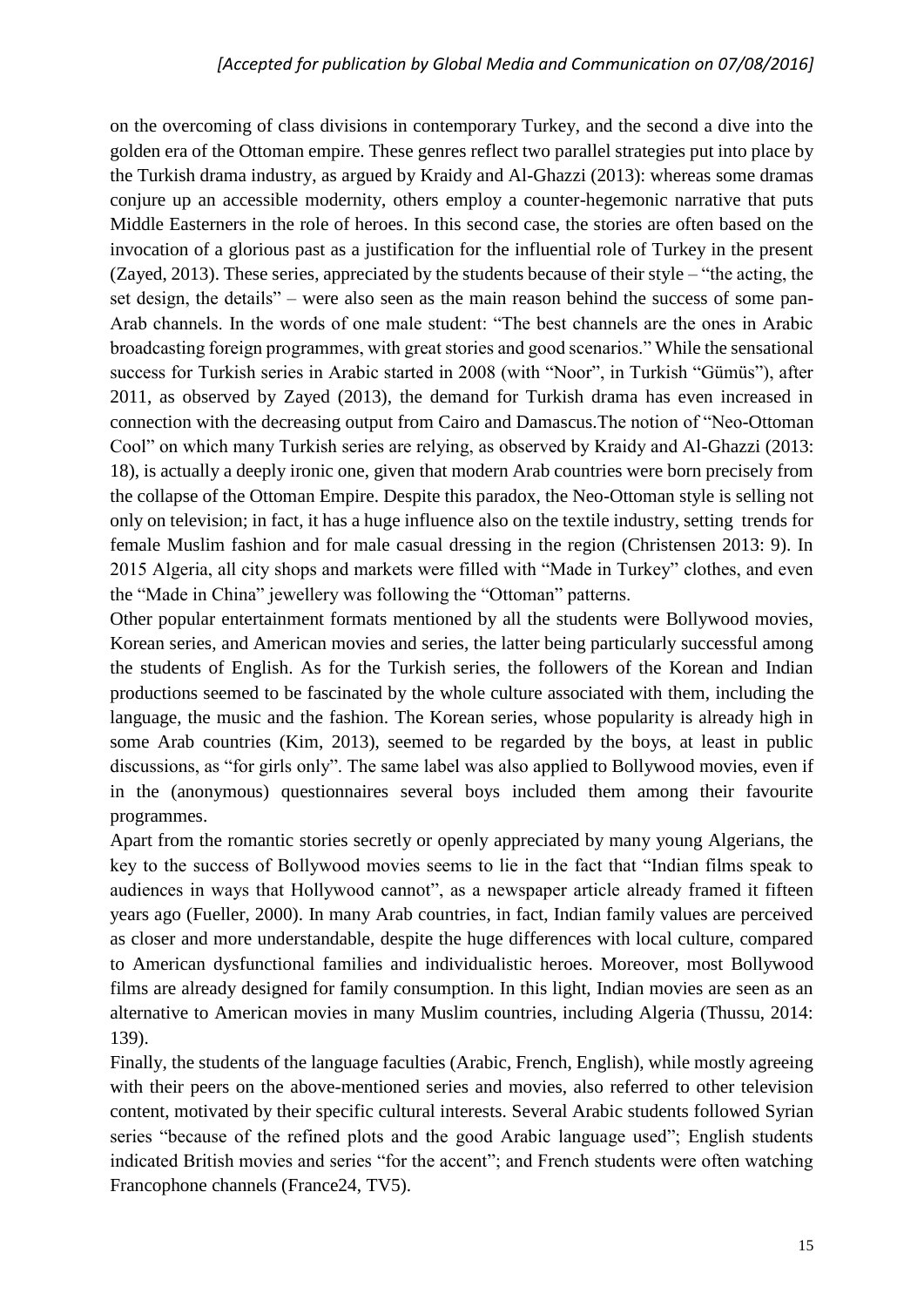## **b. Perception of cultural influences on Algerian identity**

One of the topics covered by all the discussions was the perceived influence of other regional or global players on Algerian national culture and identity. Many students associated the success of some particular formats with visible trends in Algerian society, especially in fashion and dressing styles. "You can see a Turkish influence, in the way girls put their hijab..."; "even in traditional weddings you find now the Sari..."; "everybody is copying the hairstyle of the football players". While the majority of the students considered these influences as somewhat superficial, a few interpreted them as a serious threat to the national culture. In the words of one boy: "Shops are called after Syrian or Turkish programmes, the newly-born are called after television personalities... Even when selecting the partner now it feels like being in soap operas".

When asked about the most influential foreign cultures in Algeria, almost all the students mentioned Turkey. According to one female student, "Turkish are Muslims, but they are trying to send some message through their shows... to push people to follow them... And it works, Algerians are following them!". Among other influential countries, some students indicated Lebanon, "because they have a 'foreign' attitude"; Saudi Arabia, "for religious reasons", and the Emirates, for their wealthy lifestyle: "they have these shows on expensive cars...". Finally, "there is always *La France* of course...". In 2003 Hadj-Moussa wrote that, in a new relation mediated by satellite television channels, "France constitutes the core around which Algerian identity is manifested and around which it is articulated" (457). Despite a love-hate relationship due to the partially unresolved colonial trauma, France, also referred to as "the step-mother" (*la marâtre*) (Berger, 2002), still holds an important place in the imagination of the Algerians. For most young Algerians, compared with the generation of their parents, the special place held by France in their "atlas of emotion" (Bruno, 2002) is now surely challenged by other influential countries. However, the persisting importance of the French language seems to be undisputed, especially for foreign language students. In the words of one female student of English: "It became part of our culture - you cannot go through a whole day without saying one word in French<sup>"</sup>

## **c. Cultural values**

Another recurring topic explored through the group interviews was that of the 'cultural values' associated with specific formats produced in different countries. When asked about differences among various television formats and related cultural models, some students used as a discriminating value the level of "openness" or "sophistication" showed by specific channels or formats.

(Boy, Technical sciences): In many channels you can find different and more sophisticated cultures compare to the Algerian one, Algerian culture is closed for the world, other countries are more open.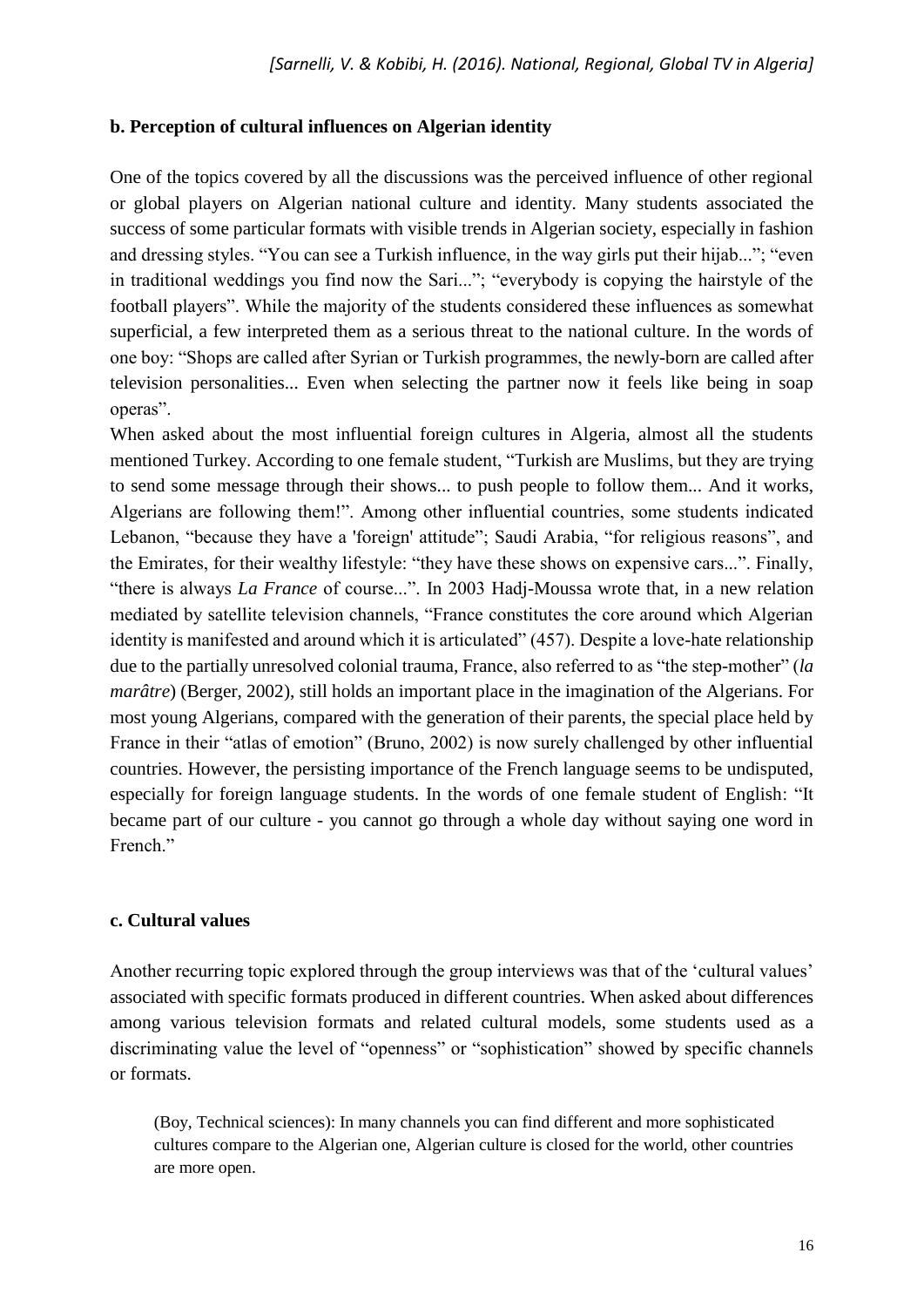(Girl, Arabic literature): I'm watching Turkish soap operas on Arabic channels, I see the openness Turkish people have, both cultural and financially, with all the business exchange…

The case of Turkey seemed to be particularly controversial, as it was seen as an "exception" within the supposedly homogeneous Islamic culture. In the view of a female student: "Turkey has a great history in Islamic civilisation, but it does not represent all the Islamic people now, it is half European and half Asian... they are currently looking for identity." The suggestion of an "identity crisis" attributed to the Turkish people by a psychology student would come from the difficulty of reconciling new behaviours with a traditional national culture, which in the students' words often equates to national religion. "These things are not acceptable in our... country, or religion", said another female student. In fact, religion was often identified also by other students as a guide to discriminate among content - "You can identify the good and bad things in each culture, by following Islamic principles" - or as a protective shield - "I am interested in other cultures, but I am not influenced by them, because I am Muslim".

In terms of attitudes towards cultural or religious values, we found no significant difference among students of foreign languages, Arabic literature, hard and social sciences. In general, several students, notably all girls, saw it as a moral duty to "resist" the "external" models introduced by some television programmes, and to "put limits" to the fascination of these programmes. As one girl put it: "We just watch TV. They expect us to follow them, and there are some victims of that... But we just watch to have fun." Similarly, a girl from the French students group – which together with the English group were the ones watching more European and Western channels – explained: "If I watch a European channel I set some limits - it's to see something new, not to change my way of life...".

Interestingly, this defensive attitude was never applied to the entertainment products coming from other Arab countries, such as the Gulf states, despite the huge cultural, linguistic and political differences, because of the unity of language and, most importantly, of religion. The mediated construction of a shared Arab identity, daily reinforced and reproduced by pan-Arab satellite television (Phillips, 2012: 2), emerges in this sense in opposition to a more marked form of "otherness" such as that of the European models. Still, in the pan-Arab satellite world, Algeria and other Maghreb countries are clearly perceived even by their own citizens as less close to "the centre of Arabism" compared to the Middle-Eastern or Mashreq countries. As Algerians often put it: "We can understand them, but they cannot understand us." Atiqa Hachimi (2013) addressed this as the "Maghreb-Mashreq language ideology": an old cultural hierarchy that acquired new contingency through its media exposure. One of the reasons for the persistent symbolic hegemony of the Arab East is the popularity of its cultural industries, in the fields of television products or music. On the opposite side the Maghrebi productions, even in the case of the locally popular music industry, never managed to "sell" much in the rest of the Arab world (Hachimi, 2013: 291).

Similar conclusions were reached by some of the university students in Mostaganem. In the words of one boy, a student of Arabic: "Any programme has an agenda, Indian films promote Indian culture in the world, Turkish movies promote Turkish culture...We have become unproductive recipients."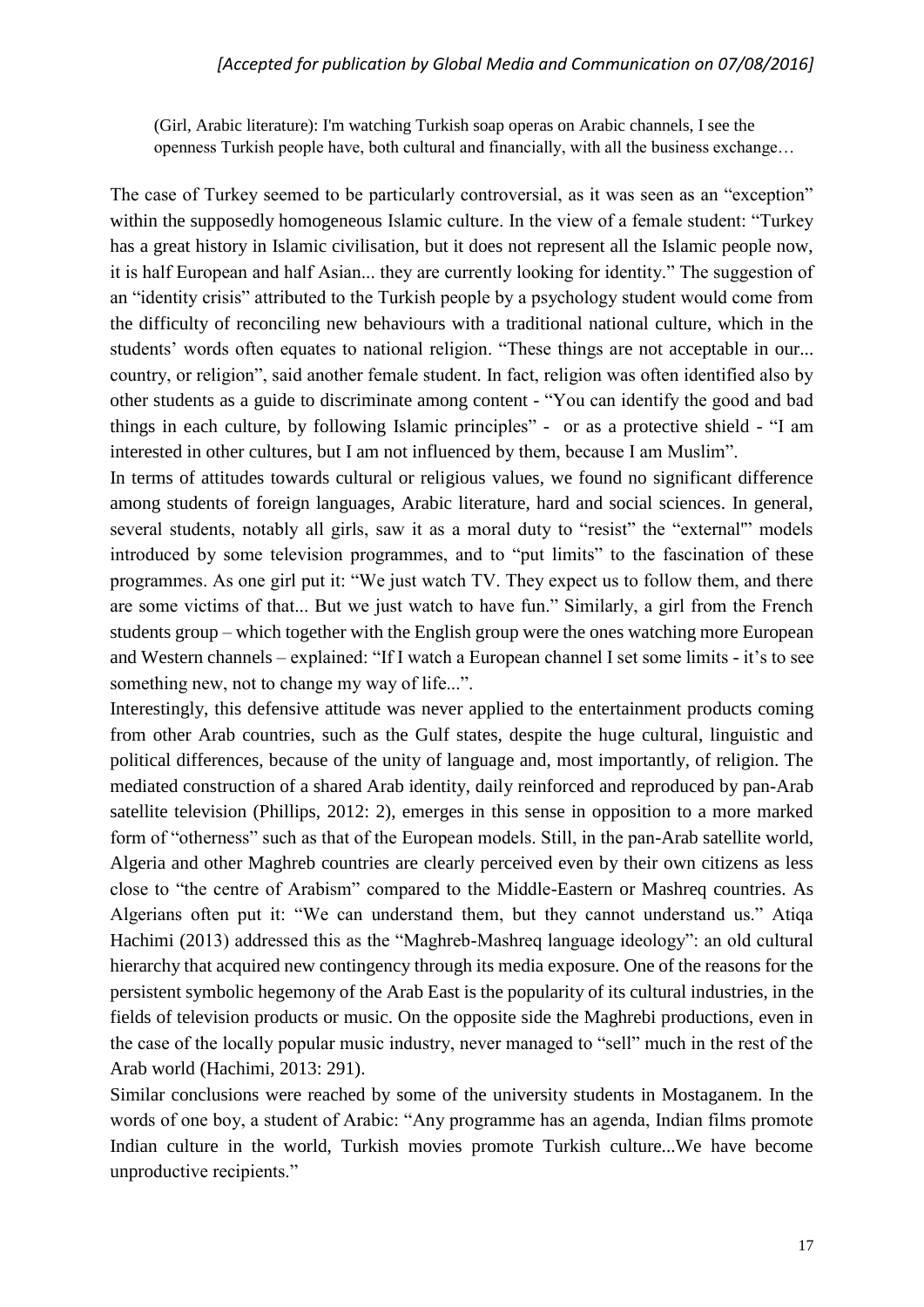## **d. Foreign and local productions**

Following the discussion on the cultural productions of different countries, in three out of five groups the students raised "the problem of Algerian productions": "Algeria has its own culture but there is a lack of strong national media", commented one boy. Many complained about the lack of entertaining productions, especially for young audiences: "Algerian channels are only about politics, but teenagers just want to have fun!", said another male student. Both female and male students described the existing Algerian entertainment formats as "banalities"; "lacking in any creative spirit"; "without concepts -hey're only good for the family evenings during Ramadan".

Some of the problems characterising the Algerian media production system were also generalised to the rest of the Arab world. In the words of one girl, "all the Arabic channels are broadcasting American and Turkish movies because we don't have Arab movies". The foreign language students, who were often watching programmes in other languages, tended to compare the domestic and foreign formats more frequently, as in the following exchange among three English students.

(Girl 1): "I watch reality shows. Not the Arab ones, they are boring. I watch the French ones." (Girl 2): "It's not about being boring, they just copy the Western shows and I don't think this is a good way..."

(Girl 3): "I think we don't watch Arab channels or Arab programmes ... because they are the same, they are not different from the way we live. We always have dreams and fantasies and we kind of live there... through the movies. So if we watch an Arab movie it's not that kind of dream*,* it's just the same! It's too close to us. When we watch we like to ... open the gates for our fantasies to come true, yes. That is more interesting."

This fascination for faraway worlds and symbolic places (Azzi, 2009) disclosed by satellite television is close to what Tarik Sabry (2004; 2005), in his study in Morocco, called "mental emigration": "Young Moroccans... are able to emigrate mentally to the West inside Morocco through their long-term exposure to "globalised" Western media texts and so expand the West's mental geography and its project of modernity" (2005: 3). Sabry's study demonstrated that difference in socio-economic and cultural conditions produced different readings of and reactions to Western modernity among young Moroccans. While those who opposed such television contents in Sabry's study were mainly young Islamists, this attitude seemed to be more common in Algeria, as exemplified by the opinions of many girls. The girls, in fact – for the most part fashionably veiled according to the latest Turkish trend – more than their male peers wanted to show, during our open discussions, to be well-equipped to resist the allure of foreign formats. At the same time, their private spheres seemed to be were often dominated by the domestic consumption of these entertainment products, and not balanced by many outdoor activities as for the boys.

In general, the possibility of "travelling without moving" offered by television seemed to be an essential component of some formats' success, given that none of the 41 students taking part in the group interviews, like most young Algerians, had ever visited another country. When asked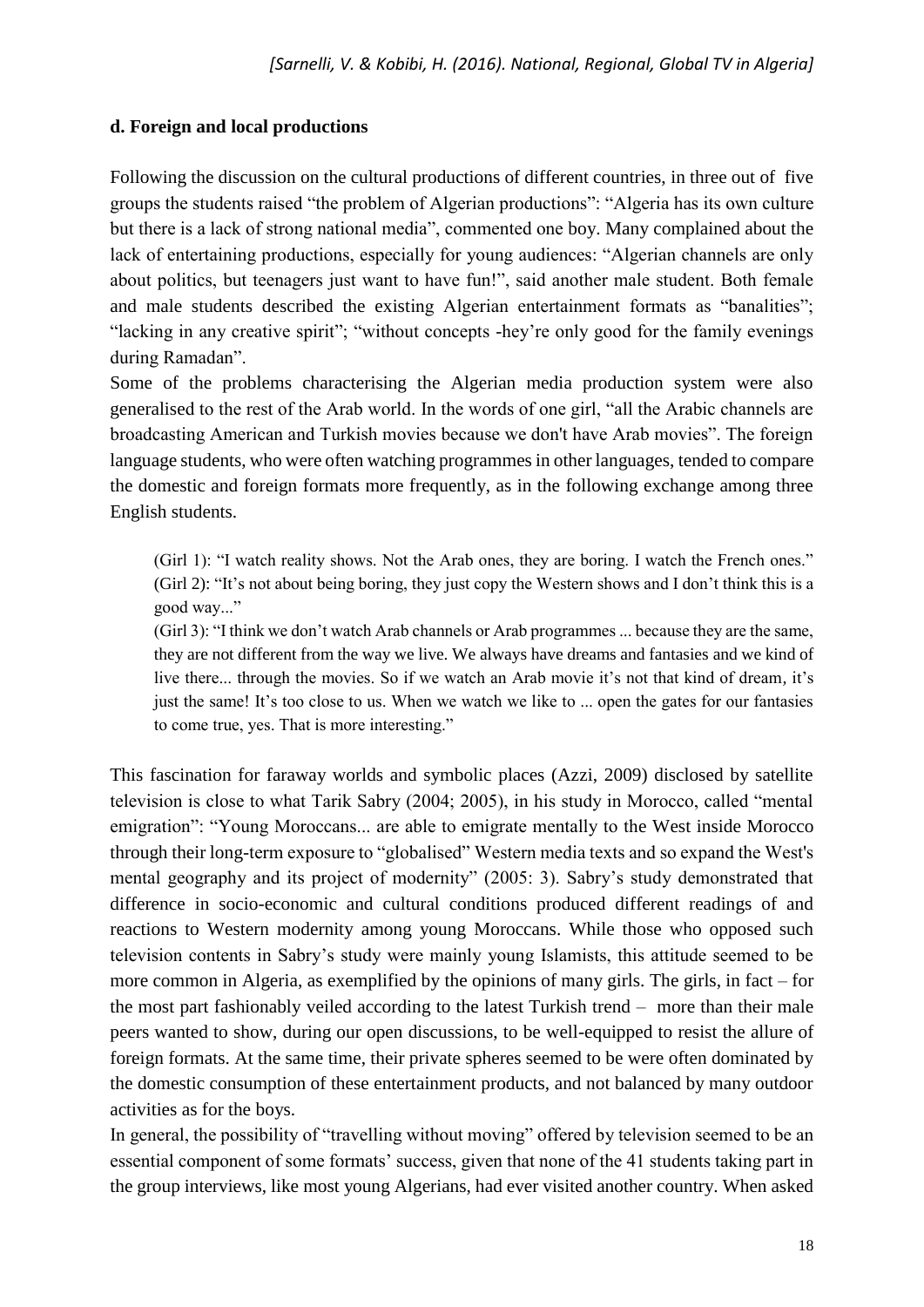which countries they would like to visit, some recurring choices were Saudi Arabia, France, Spain, Turkey, Dubai, India and Syria. The students of English also added the USA and the UK.

It would be worthwhile exploring with further research the issues of "mental" and physical migration in Algeria, including young people from different areas and with different socioeconomic profiles.

In the case of the university students interviewed, most of them expressed a strong wish to travel, but not to migrate. The point was spontaneously made by several students, as by a girl in the English group: "Wherever I go nobody will treat me like the people of my country... I dream of a scholarship abroad but then I will come back". It would therefore be worthy of study to expand the investigation of this topic outside the university setting, and far from institutional constraints which were probably not conducive to the voicing of any desire not in line with dominant political discourses.

## **e. News sources**

Through the focus group we tried also to understand what were the most popular news channels among the students, and what were their attitudes towards these channels. Among the issues raised during the discussions, the credibility rapidly gained by the new national news channels seemed to mark an important difference with the pre-2011 scenario, and also with previous audience studies in the region. After decades of foreign channels' cultural hegemony in Algeria – European, global and then regional networks, via radio, Hertzian waves or then by satellite feed – for the first time national news sources were valued more than the ones from abroad, at least to get national and regional news. The reasons for this success can be found in the perceived higher independence of the new channels towards the state, but also in their more "modern" editorial style. As a female student explained, "For national news, I prefer the private channels like Echorouk, Ennahar ... they put the news in brief with several flashes during the day, in the government channel like ENTV the idea of brief news doesn't exist". As summarized by another student, "For the news now I prefer watching Algerian channels".

However, all the students interviewed made a clear division between national and international news sources, depending on the topic. As far as Algerian and regional news was concerned, in fact, they all put in first place Echouruk and Ennahar; then Dzair News, and A3. To get international/global news, they would go instead to France24 (in Arabic or French), Al Jazeera, Al Arabiya, BBC Arabic. The students of English also added Euronews in French, BBC in English, France24 in French; the students of French added France24, Euronews and TV5. One male student of French explained: "For me the important thing is to be able to have the news with journalists who are 'indigenous', who know local culture".

Even when relegated only to the national and regional space, the emerging trust in the Algerian news channels created after 2012 seems to mark a relevant change compared to some ten years ago. Reporting the results of a 2002 survey, Mustafa Medjahdi (2005) noticed that according to 95% of those interviewed, the national media produced nothing but propaganda, and were incapable of offering any trustworthy information; on the contrary, foreign media were considered more objective and reliable. In the same period, looking at the international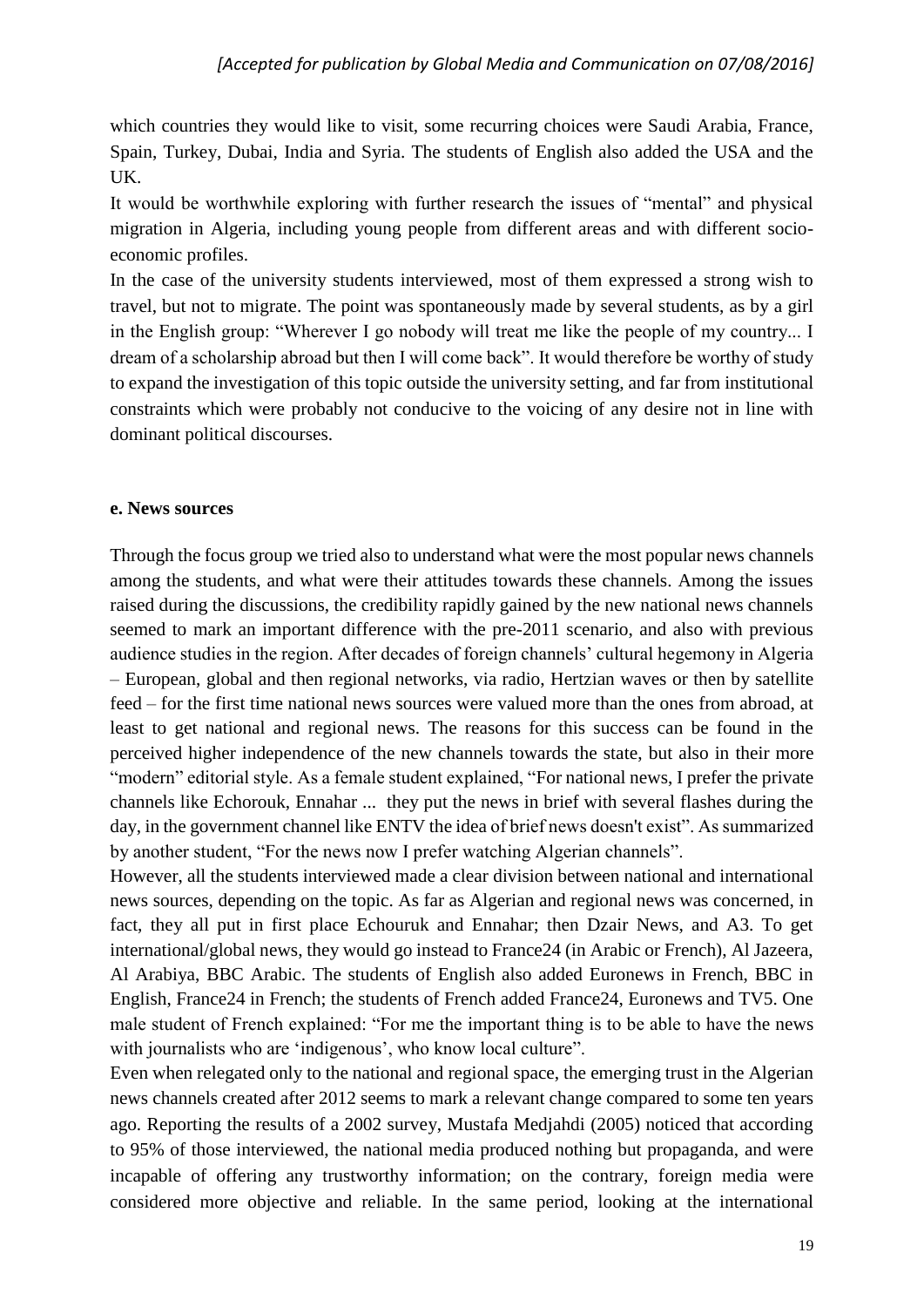information flows around the country, starting in Algiers then going to Paris or London and then back to Algiers again, Hadj-Moussa observed that this circuit "embraces the yet-to-betraced contours of a national geographic space that has changed and is, in some way, dislocated" (2003: 461). In this sense it seems that, with the opening of the media sector, a re-positioning of the information flows in the national space has finally started in Algeria. The new channels rapidly gained a credibility that state television never enjoyed before, and this effect was reflected also in a state channel like A3 as an answer to the new competitors.

### **IX. Conclusions**

Despite the persistent social, cultural and linguistic divides in Algeria, historically reflected in different media consumption choices, the rapid success of the new Algerian television channels is introducing some relevant changes in the preferences of the younger generation. In fact, a new national public seems to have gathered around the channels created after the 2012 media law, as far as television news is concerned. To be sure, the choice of television channels - and languages - in Algeria is still influenced by several factors such as education, family conditions and area of residence. However, based on the results of our small-scale survey among university students, it seems that the younger generation is united at least by two aspects: first, the choice of pan-Arab channels (with content from Turkey, India, and the USA) for entertainment programmes; second, the choice of the new Algerian channels for national and regional news. These choices are related on the one hand to the success of content from regional producers, and on the other hand to the new credibility developed in national television news production after 2012. These results seem to confirm some larger and global regional trends: the rising importance of entertainment productions from non-Western countries, and specifically from India and Turkey for the Arab television market; the decline in the popularity of the pan-Arab news channels that shaped a regional audience until 2011; and the re-emergence of national perspectives in television news.

This last point seems to be particularly relevant in a country like Algeria, indicating that for the first time since the beginning of the satellite television era different parts of the country are watching the same news channels. This does not mean that the new channels themselves produced a sudden change in Algerian society; rather, they probably gave voice to, or developed in parallel with, some trends running along all the region. As stressed by Guaaybess (2013) and Kraidi (2014), after 2011 a return to a national perspective has been witnessed in several MENA countries. However, it is clear that broadcasting liberalisation alone is not enough to ensure pluralism, freedom of expression or quality content in the media. The fact that a "new national perspective" in Algeria has been entrusted by the state to private "broadcasting contractors", is potentially problematic, as Mostefaoui argued: "The experience of corruption in these media, less autonomous in terms of freedom of communication, is symptomatic of what the local conditions have in store for 'the opening up of broadcasting'" (2013: 184). The decision of the Algerian government to allow the emergence of new, even critical voices, doesn't mean in fact that the system is completely open, nor that it is less controlled, as shown by the example of the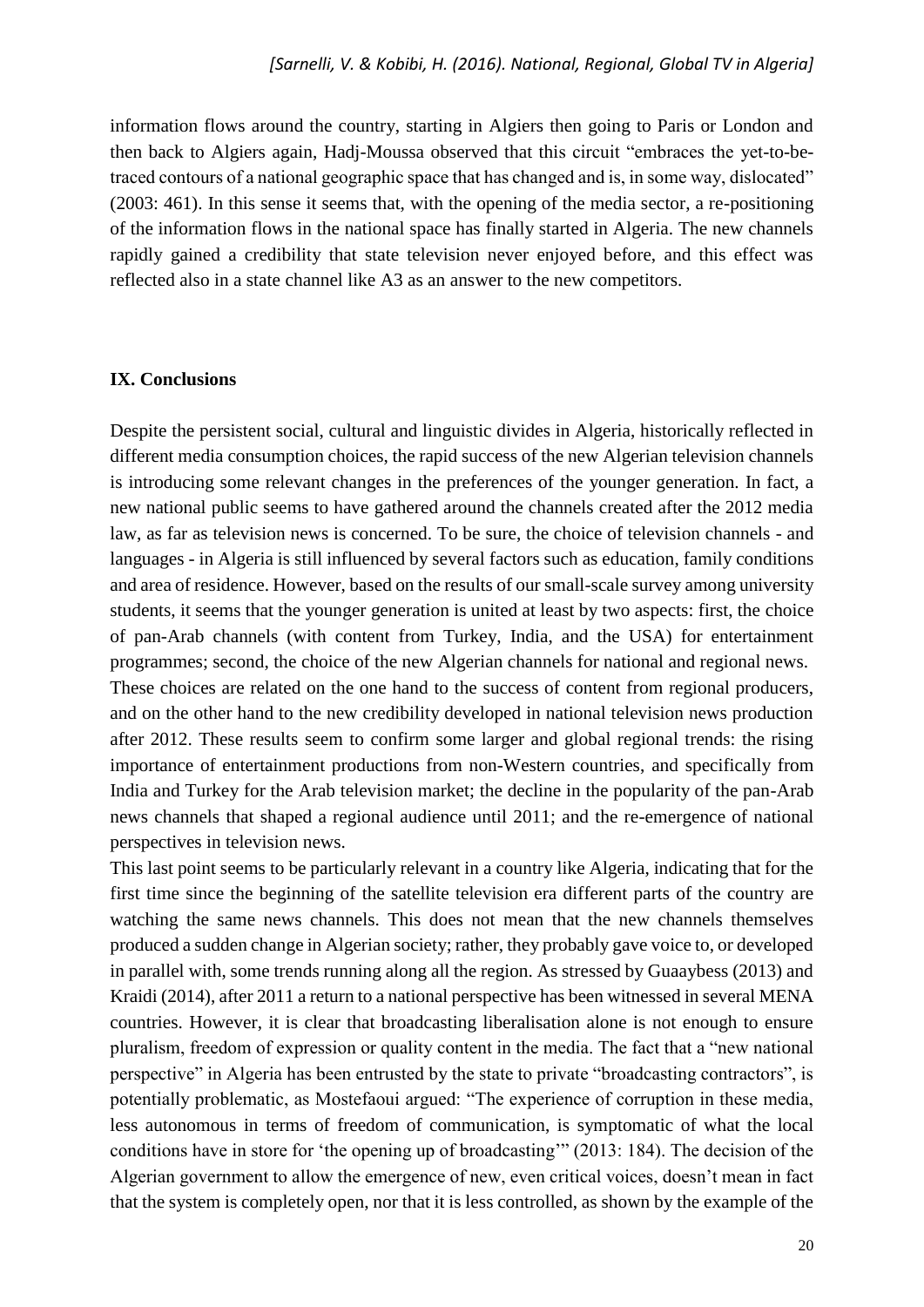state agency still controlling all national advertisements (Miliani and Roubaï-Chorfi, 2012). This is what has been defined by Chérif Dris as a "neoauthoritarian media order where the motto is freedom of expression without freedom of the press". (2012: 303). In sum, many of the questions presented here deserve further investigation, in order to monitor these evolutions and to test them with a larger-scale audience survey throughout the whole country, including both qualitative and quantitative methods. The hope of this contribution, though, was to highlight some significant emerging trends, such as the dawning of a new national perspective in television news, and the rising success of non-Western entertainment productions, and above all to suggest the importance of investigating them from the viewpoint of the public in a country like Algeria, under-represented in academic literature and yet increasingly crucial in regional balances.

#### **References**

- Ahcene-Djaballah, B. (2015). 'Audimat Classement Sigma 2014'. In *Almanach-dz.com,* 15 February*.*
- Anas, O. (2012). "The Changing Profile of Media in the Arab States". *Global Media Journal* Arabian Edition. Fall/Spring 2012-2013, Vol. 2, Nos. 1-2, pp. 28-46.
- Anderson, B. (1983). *Imagined communities*. Verso, New York.
- Armbrust, W. (2012). 'History in Arab media studies: A speculative cultural history'. In Tarik Sabry (ed.), *Arab Cultural Studies: Mapping the Field.* London: I.B. Tauris.
- Athique, A. (2014). "Transnational audiences: geocultural approaches". *Continuum: Journal of Media and Cultural Studies*, vol. 28 n. 1.
- Azzi, A. (2009). *Media and the disintegration of the structures of values in the Arab region.* Tunis: Mediterranean Publisher, Mohammed Bin Rashid Al Maktoum Foundation (in Arabic).
- Belkhiri, R. (2014). *Introduction to the new media : concepts, methods and applications.* Algiers : Jossour (in Arabic).
- Berger, A. (2002). 'The Impossible Wedding: Nationalism, Languages, and the Mother Tongue in Postcolonial Algeria'. In Berger, A. (ed.) *Algeria In Others' Languages*. Cornell: Cornell University Press.
- Bouali, N. (2005). *Satellite television and its impact on young people in Algeria: a field study*. Algiers: El Houda ( in Arabic).
- Boukrouh, M. (2011). *Reception, culture and media*. Algiers: Makamat (in Arabic).
- Brahimi, B. (1989). *Le pouvoir, la presse et les intellectuels en Algérie.* Paris: L'Harmattan.
- Bruno, G. (2002). *Atlas of Emotion: Journeys in Art, Architecture, and Film.* New York: Verso.
- Christensen, M. (2013). '*Trans*National Media Flows: Some Key Questions and Debates'. *International Journal of Communication,*7.
- Chouliaraki, L. (1999) *Media discourse and national identity: death and myth in a news broadcast.* In: Wodak, Ruth and Ludwig, Christoph, (eds.) Challenges in a Changing World: Issues in Critical Discourse Analysis. Vienna: Passagen.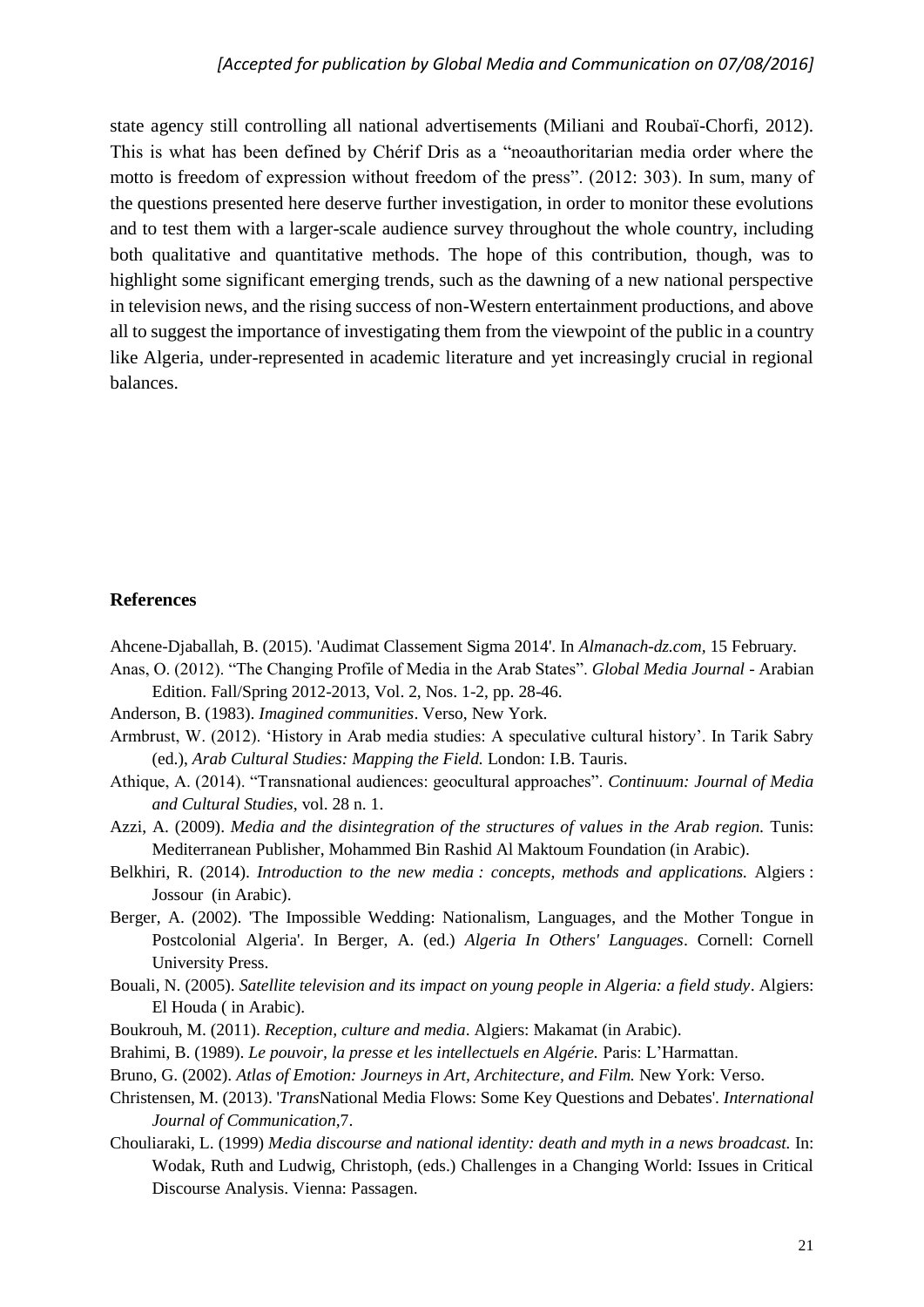- Clausen, L. (2004). Localizing the Global: 'Domestication' Processes in International News Production. *Media, Culture & Society,* January, 26.
- Caubet, D. (2013 ) 'Jeux de Langues: Humor and Codeswitching in the Maghreb'. In Aleya Rouchdy (ed.), *Language Contact and Language Conflict in Arabic*. London, Routledge.
- Cohen, J. and Weimann, G. (2000). "Cultivation revisited: Some genres have some effects on some viewers". *Communication Reports*, 13:2, 99-114.
- Curran, J. (2002). *Media and Power,* Routledge, London.
- Curran, J. and Morley, D. (eds) *Media and Cultural Theory*. London: Routledge, 2005.
- Djefafla, D. (2012). 'Quel avenir pour la télévision de service public en Algérie à l'ère numérique?', *Sciences De L'Homme e de la Société*, vol. 3.
- Davies, E. & Bentahila, A. (2008). "Code switching as a poetic device: Examples from rai lyrics". *Language & Communication*, Volume 28, Issue 1, January.
- Desai, M. K. (2013). "Globalization of Bollywood: Gain of Markets or Loss of Audiences?". *Media Watch*,

4 (1). pp. 52- 66.

- Dris, C. (2012). 'La nouvelle loi organique sur l'information de 2012 en Algérie: vers un ordre médiatique néoautoritaire?'. *L'Année du Maghreb*, VIII.
- Fanon, F. (1965). *A dying colonialism*. New York: Groove Press.
- Ferchiche, N. (2011). *La liberté de la presse écrite dans l'ordre juridique algérien*, Paris, Institut Universitaire Varenne / LGDJ.
- Fuller, T. (2000). 'It's Bollywood!,'They Can't Compete With Us in Emotions': Indian Movies Speak to a Global Audience'. *The New York Times*, 20 October.
- Gafaiti, H. (2002).'The Monotheism of the Other'. In Anne-Emmanuelle Berger (ed.) *Algerian in Others' Languages.* Cornell: Cornell University Press.
- Gerbner, G., Gross, L., Morgan, M., & Signorelli, N. (1994). "Growing up with television. The cultivation perspective". In Red. Bryant J., Zillmann D., Lawrance NJ, Erlbaum (eds.) *Media effects: Advances in theory and research*. Lawrence Erlbaum Associates publisher, New Jersey.

Grandguillaume, G. (1995) ' Etre chez soi et hors de soi', *Intersignes* 10: 79–88.

- Guaaybess, T. (2013). 'Introduction: A Return to the National Perspective '. In Guaaybess, T. (ed.) *National Broadcasting and State Policy in Arab Countries*. London: Palgrave Macmillan.
- Hachimi, A. (2013). 'The Maghreb-Mashreq language ideology and the politics of identity in a globalized Arab world'. *Journal of Sociolinguistics*, volume 17 issue 3.
- Hadj-Moussa, R. (2003). 'New media, community and politics in Algeria'. *Media, Culture & Society*, 25(4): 451–68.
- Hall, S. (1990). "Cultural Identity and Diaspora". In Jonathan Rutherford, ed., *Identity: Community, Culture, Difference.* London: Lawrence & Wishart.
- Höijer, B. (2008 ) 'Ontological Assumptions and Generalizations in Qualitative (Audience) Research'. *European Journal of Communication*, Vol 23(3): 275–294.
- Hoyler, M. and Watson, A. (2013). "Global Media Cities in Transnational Media Networks". *Tijdschrift voor economische en sociale geografie*. Volume 104, Issue 1, pages 90–108.
- Huber, D. (2014). 'Foreword'. In Huber, D. (ed.) *Algeria Three Years After the Arab Spring*. German Marshall Fund, Mediterranean Paper Series.
- Ihdaden, Z. (2002). Introduction to the Information and Communication Sciences. Algiers: OPU (in Arabic).
- Jannson, A. (1999). 'Contested meanings: Audience Studies and the Concept of Cultural Identity'. *Intexto*, Porto Alegre: UFRGS, v. 1, n. 5, p. 1-31.
- JORA Journal Officiel de la Republique Algerienne (2012) [n°02 15/01/2012 ] "Loi organique n° 1205 du 18 safar 1433 correspondant au 12 janvier 2012 relative à l'information".
- Kannan, P. (2014). 'Bollywood craze grows ever stronger with audiences in the Middle East'. *The*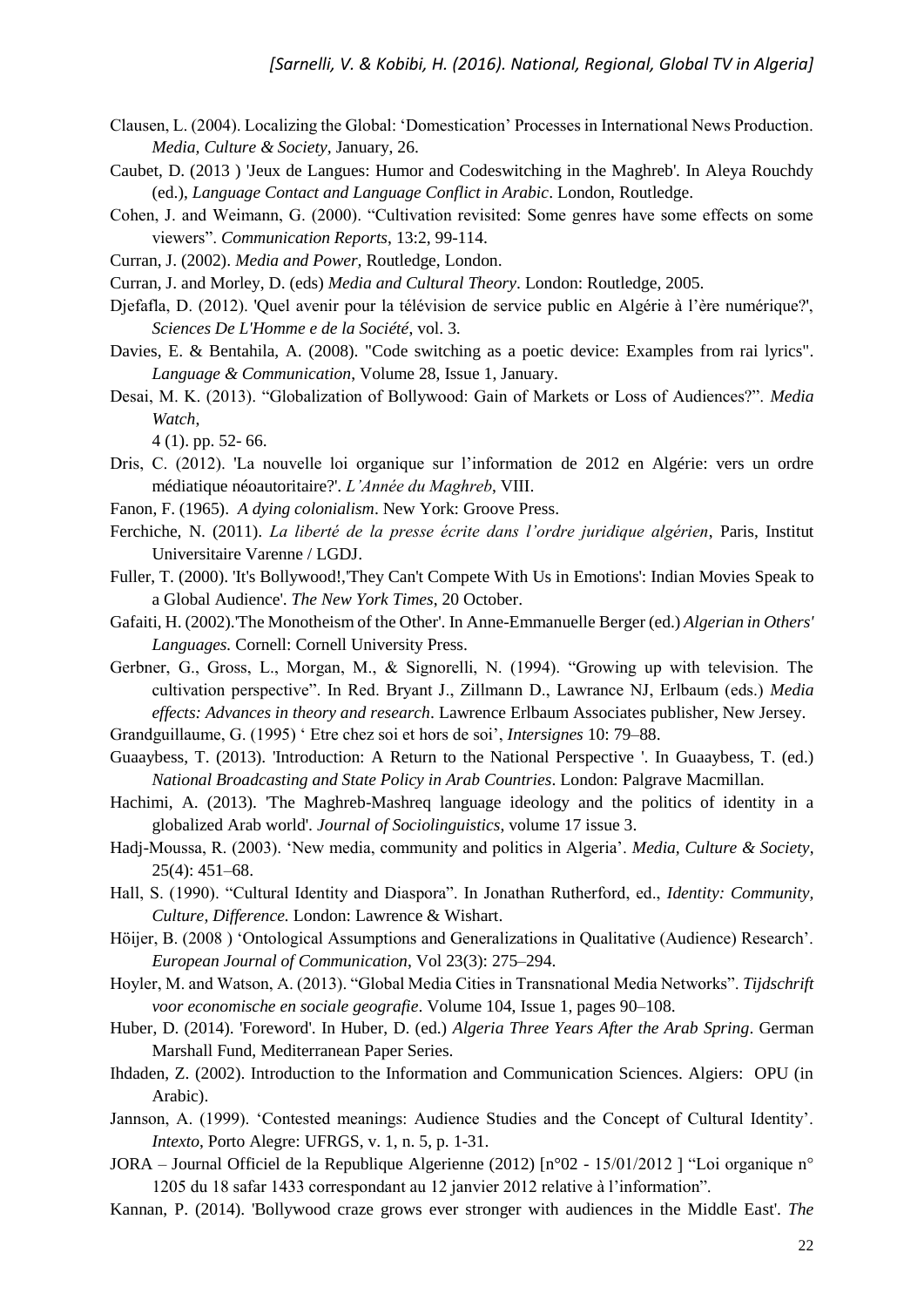*National*, 11 March.

- Kessaissia, A. (2010). 'Toward an Alternative Approach to Study Audiences in Transitional Countries, the Case of Algeria'. *Les Annales de l'université d'Alger*, No 19.
- Kraidy, M. M. (2002). Arab Satellite Television Between Regionalization and Globalization. Global Media Journal,1(1).
- Kraidy, M. M. (2009). *Reality Television and Arab Politics: Contention in Public Life.* Cambridge: Cambridge University Press.
- Kraidy, M. M., & Al-Ghazzi, O. (2013). 'Neo-Ottoman cool: Turkish popular culture in the Arab public sphere'. *Popular Communication*, *11*(1), 17–29.
- Kraidy, M. M. (2014). "Media Industries in Revolutionary Times". *Media Industries Journal* 1.2, 16- 20.
- Kim, Y. (2007). 'The rising East Asian 'Wave': Korean media go global. In Thussu, D. K. (ed.) Media on the Move. Global flow and contra-flow. London: Routledge.
- Laaredj-Campbell, A. (2015). *Changing Female Literacy Practices in Algeria: Empirical Study on Cultural Construction of Gender and Empowerment*. Springer publishing.
- Lynch, M. (2007). *Voices of the New Arab Public: Iraq, al-Jazeera, and Middle East Politics Today.*  New York: Columbia University Press.
- Media Market Research (2013). Survey results published in *L'Expression* (Algerian newspaper), Saturday 15 February 2014.
- Medjahdi, M. (2005). 'La jeunesse algérienne et les techniques de l'information et de la communication (TIC)'. *Insaniyat,* 2005, 47-35.
- Miliani, H. and Roubaï-Chorfi, A. (2012). 'Médias, pratiques linguistiques et conflits symboliques en Algérie. Données et contextualisations'. *Synergies - Algérie* n° 14 - 2011 pp. 151-159.
- Mellor, N. (2013). 'Countering cultural hegemony: Audience research in the Arab world'. *Journal of Arab & Muslim Media Research* 6: 2+3.
- Morgan, M. and Shanahan, J. (2010). 'The State of Cultivation'. *Journal of Broadcasting & Electronic Media*, 54:2, 337-355,
- Morley, D. (1980). *The Nationwide Audience.* London: British Film Institute.
- Morley, D. (1992). *Television, Audiences and Cultural Studies.* London: Routedge.
- Mostefaoui, B. (1995). *La télévision française au Maghreb: Structures, stratégies et enjeux*, Paris : L'Harmattan.
- Mostefaoui, B. (2009). 'L'externalisation du marché des téléspectateurs algériens. Une assise au monopole d'état'. *El Watan* (Algerian newspaper), 12 March.
- Mostefaoui, B. (2013). 'Algerian Public Authorities in the Face of Transnational Media Competition: Between status quo and Deregulation'. In Guaaybess, T. (ed.) *National Broadcasting and State Policy in Arab Countries*. London: Palgrave Macmillan.
- Mostefaoui, B.& Khelil, A. (2012). *La mission de service public audiovisuel en Algerie.* Paris : Institut Panos.
- Özercan, Y. (2015). 'Coming Up Next: Turkey Marches to Claim the Throne'. The Turkish Perspective, January-February, issue 26.
- Paul, T V. (2014) "Indian Soft Power in a Globalizing World". *Current History*, 113.762. pp. 157-162.
- Phillips, C. (2012). *Everyday Arab Identity: The daily reproduction of the Arab World.* London: Routledge.
- Rao, S. (2007). The Globalization of Bollywood: An Ethnography of Non-Elite Audiences in India. The Communication Review. Volume 10, Issue 1.
- Sabry, T. (2004) 'Young Amazighs, the Land of Eromen and Pamela Anderson as the embodiment of modernity'*. Westminster Papers in Communication and Culture*, 1 (1). pp. 38-51.
- Sabry, Tarik (2005) 'The day Moroccans gave up couscous for satellites: global TV, structures of feeling, and mental migration'*.* Transnational Broadcasting Studies, 14. pp. 197-221.